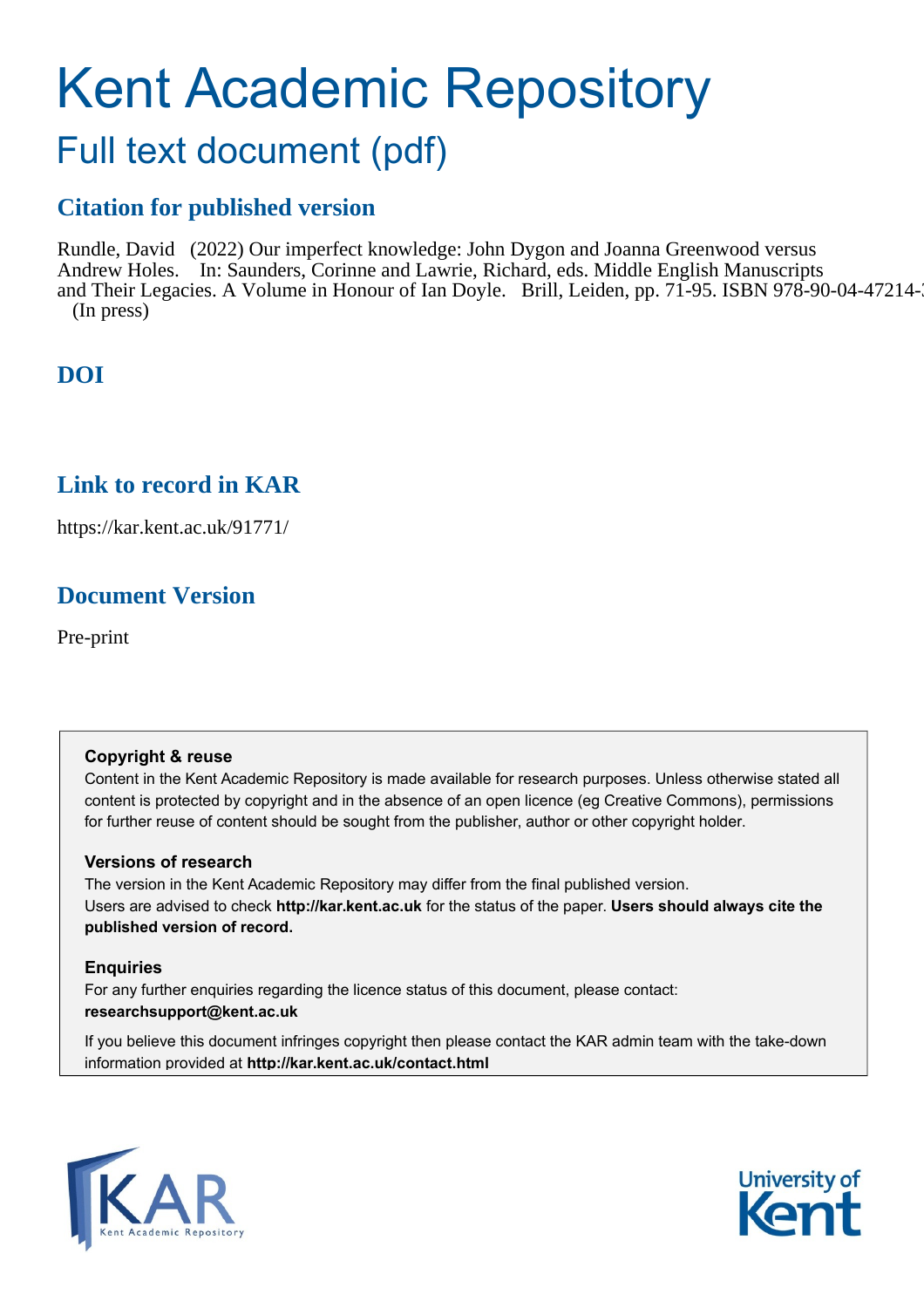#### Our imperfect knowledge: John Dygon and Joanna Greenwood *versus* Andrew Holes<sup>1</sup>

David Rundle

(Centre for Medieval and Early Modern Studies, University of Kent) DRAFT 2 (29<sup>th</sup> July 2020)

Within the mansion of Ian Doyle's mind, a spacious room was reserved for John Dygon. The interest lay in the rich evidence for Dygon as a scribe and reader in a Carthusian context.<sup>2</sup> He was born in 1384 and was at the University of Oxford at the very start of the fifteenth century, taking his BCL in 1406. His subsequent clerical career saw him based in the 1410s and 1420s in the diocese of Salisbury; he then moved east to Sible Hedingham (by then the resting place of the mortal remains of that quintessential Essex bad boy, Sir John Hawkwood), and eventually to London. He held the rectorship of St Andrew's Holborn for less than two years from September 1433: in the summer of 1435, he retired, in his early fifties, into reclusion at the Carthusian priory of 'Jesus of Bethlehem' founded by Henry V in the grounds of the royal palace of Sheen at Richmond. He died there, probably in the second half of the  $1450s$ .<sup>3</sup> He had made provision for the fate of some of his books — though that phrasing overstates the sense of personal ownership. Several include a note of intended bequest, written by Dygon but presenting himself as co-donor with Joanna Greenwood, stated to be the anchorite of St Botolph-without-Bishopsgate, London. In each case, the eventual beneficiary was to be an Oxford college. One volume was to go to Exeter College; it now

<sup>&</sup>lt;sup>1</sup> I am grateful to the editors for the invitation to contribute to this volume dedicated to a true scholar. I would also like to thank Professors Ralph Hanna and Vincent Gillespie for their supportive readings of this chapter. <sup>2</sup> Doyle's interests in the Carthusians informed his 1967 Lyell Lectures, which have not been printed in full. It is reflected in his contribution of editions of the extant book-lists of Carthusian houses to Vincent Gillespie ed., *Syon Abbey* [Corpus of British Medieval Library Catalogues, ix] (London, 2001). See A. I. Doyle, 'Publication by members of the religious orders' in Jeremy Griffiths and David Pearsall ed., *Book Production and Publishing in Britain 1375-1475* (Cambridge, 1989), pp. 109-24; id., 'Book Production by the Monastic Orders in England (*c.* 1375-1530): assessing the evidence' in Linda Brownrigg ed., *Medieval Book Production. Assessing the Evidence* (Los Altos Hills, 1990), pp. 1-19 (with the Carthusians discussed at pp. 13-15) and id., 'English Carthusian books not yet linked with a charterhouse' in T. C. Barnard et al. ed., *'A Miracle of Learning'. Studies*  in manuscripts and Irish learning. Essays in honour of William O'Sullivan (Aldershot, 1998), pp. 122-36. Doyle discusses Dygon explicitly in 'The European Circulation of Three Latin Spiritual Texts' in A. J. Minnis ed., *Latin and Vernacular. Studies in Late-Medieval Texts and Manuscripts* (Cambridge, 1989), pp. 129-146 at pp. 130-33 and 138.

<sup>3</sup> Dygon's career was first reconstructed by W. A. B. Coolidge, 'The Magdalen MS. of the 'Imitation', 1438', *Notes and Queries* 6 th ser., iii (1881), 181-82, 202-204, 222-224; cf. A. B. Emden, *A Biographical Register of the University of Oxford*, 3 vols (Oxford, 1957-59) [hereafter *BRUO*]; further detail was provided by Hanna, 'John Dygon, Fifth Recluse of Sheen: his career, books, and acquaintance' in Stephen Kelly and John J. Thompson, *Imagining the Book* (Turnhout, 2005), pp. 127-141. On Dygon's dying after the mid-point of the 1450s, see  $p_{n+1}$  below.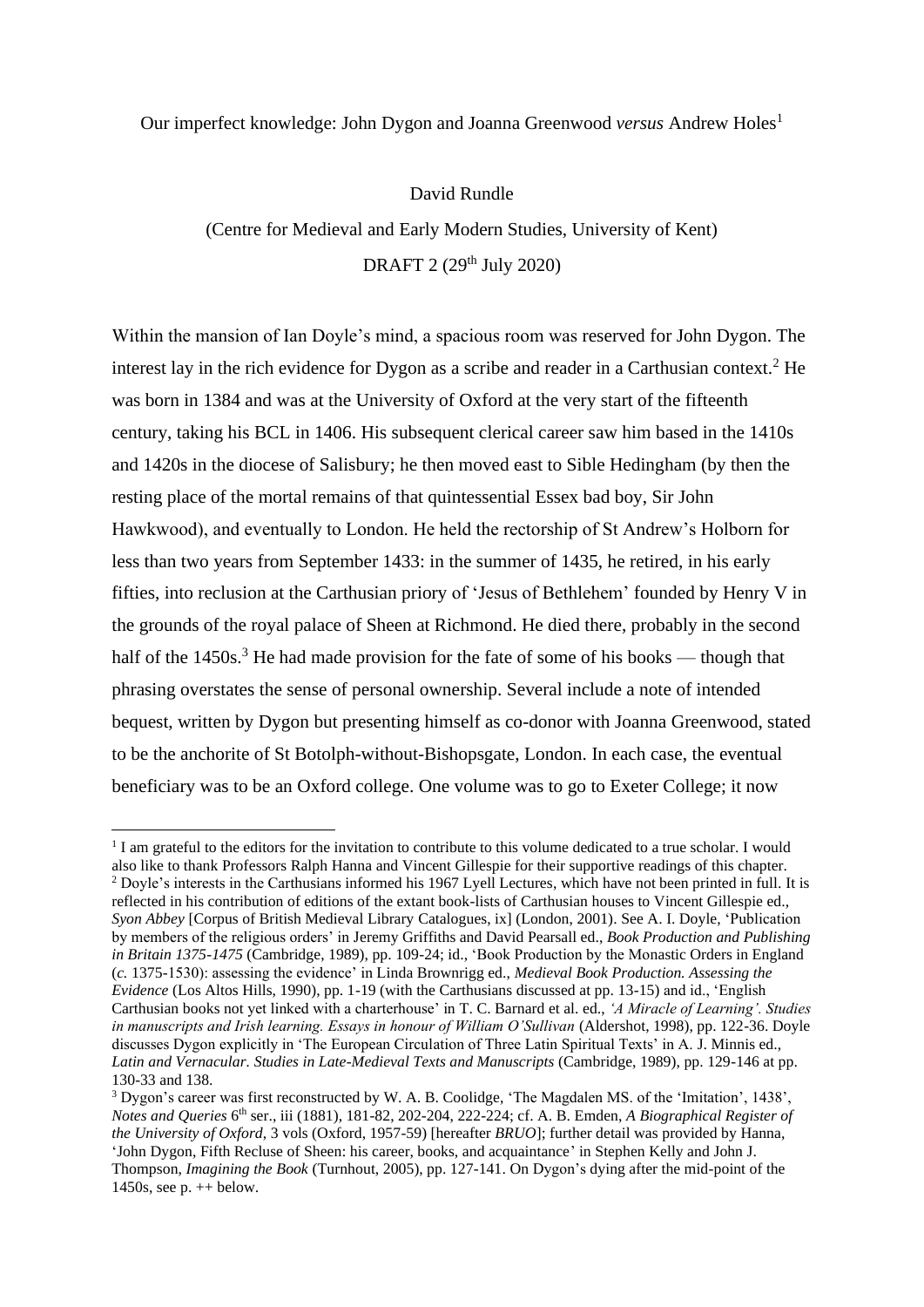resides a few hundred yards further north, at St John's College, where it was described in the 1990s by Ralph Hanna.<sup>4</sup> The others which include directions were marked for a younger foundation, William Wayneflete's Magdalen College. In drafting the catalogue of that institution's medieval manuscripts, Prof. Hanna studied all those now in the collection which can be linked with Dygon. 5 I have had the privilege of following in his footsteps as I prepare the catalogue for publication. What follows, then, provides, in effect, some footnotes on those manuscripts; it also attempts not so much to put them in context but to shed light on them by drawing a contrast with those of another collector.

Prof. Hanna noted twenty manuscripts as being written or having interventions by Dygon, all but two of them now in Magdalen.<sup>6</sup> He also mentioned that there were others in Magdalen which had generic similarities in their annotations with those definitely by Dygon but he stopped short of attributing any of them to him, resisting, as he said, 'the temptation to find him everywhere'.<sup>7</sup> My first contribution is to corroborate Hanna's good sense in this: some of those volumes have a provenance which denies the possibility that they were once in Dygon's hands and others have nothing to permit a secure association with him.<sup>8</sup> I have, then, no manuscripts to add to the twenty identified; instead, I have one to subtract. It is a twelfthcentury copy of Peter Lombard on the Psalter, made in Italy.<sup>9</sup> Hanna attributes one layer of annotation to Dygon but, to my eyes, while they are of a similar date, they are by another

<sup>4</sup> Oxford: St John's College, MS. 77; see Ralph Hanna, *A Descriptive Catalogue of the Western Medieval Manuscripts of St John's College Oxford* (Oxford, 2002), pp. 100-105.

<sup>5</sup> As well as the article mentioned above, see Ralph Hanna, 'Producing Magdalen College MS lat. 93', *The Yearbook of English Studies*, xxxiii (2003), pp. 142-155, reprinted in id., *Patient Reading / Reading Patience*  (Liverpool, 2007), pp. 107-122, supplemented by an addendum at p. 123.

<sup>&</sup>lt;sup>6</sup> Apart from the St John's manuscript, there is BL, MS. Royal 1.B.X, noted in Hanna's addendum (see previous note). It was identified by Kathleen Scott, *Tradition and Innovation in Later Medieval English Manuscripts*  (London, 2007), pp. 87-117, with Dygon discussed in detail at pp. 115-116; Hanna provides an admirably detailed discussion of Dygon's interventions in the volume at Ralph Hanna, 'Two British Library Biblical MSS: some observations', *Journal of the Early Book Society*, viii (2008), pp. 189-96.

<sup>7</sup> Hanna, 'Dygon', p. 131 (n. 14).

<sup>8</sup> Thus, from that list, Oxford: Magdalen College, MSS lat. 181 and 200 reached the college by a different route, having been owned by John Foxe, the martyrologist; likewise, MS. lat. 202 was formerly in the hands of Dygon's contemporary, William Worcestre, the proto-antiquary (I intend to discuss this elsewhere). MSS. lat. 173 and 179 have no annotations to confirm Dygon's ownership, and those in MS. lat. 204 are in a similar but different hand. The final volume in that 'possible' list, MS. lat. 212, is promoted in the addendum to 'Producing' to being 'certainly … part of Dygon's relicta' on the basis of its contents: it is one volume of a sermon cycle known as the *Congesta*, which is associated with Syon Abbey and of which another part exists as MS. lat. 96. There are, in fact, few marginalia in MS. lat. 212 but more in MS. lat. 96; the content of the annotations is similar to Dygon's practice but the writing is different: less pressure is exerted by the pen on the page than is Dygon's habit, and the script is both less angular and more unsteady (perhaps by someone of advanced years?). I suggest we should stand by Hanna's earlier scepticism. On the *Congesta*, see now Seigfried Wenzel, 'The Work called *Congesta* and Fifteenth-Century English Theology', *Traditio*, lxxiii (2018), pp. 291- 319.

<sup>9</sup> Oxford: Magdalen College, MS. lat. 113.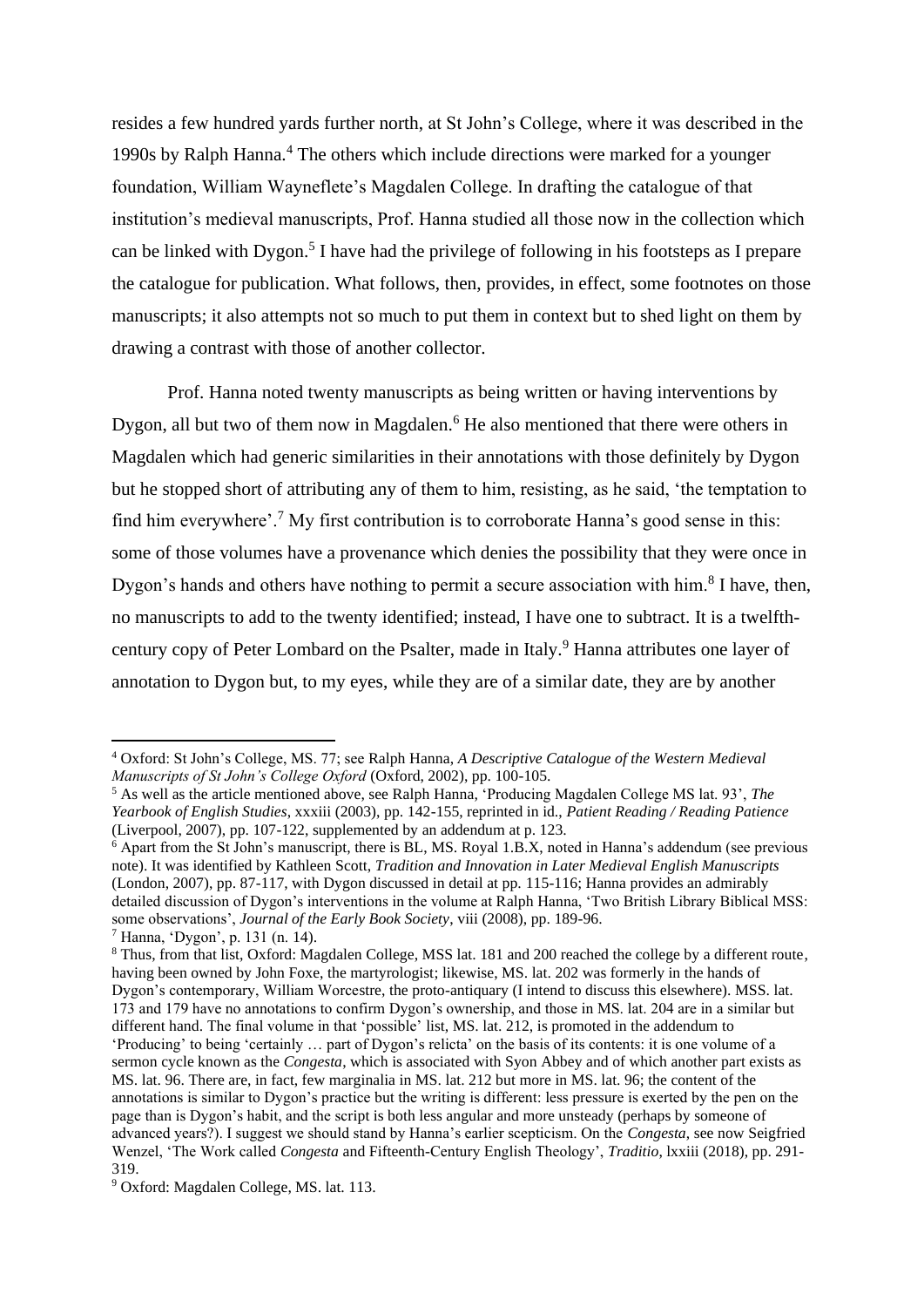hand: the aspect is thinner and more angular than that we expect to find when Dygon writes and any similarities of letter-forms are outweighed by the differences.<sup>10</sup> In addition, and as I will explain later, the manuscript's provenance, as far as it can be reconstructed, does not fit comfortably with it being in Dygon's cell at Sheen.<sup>11</sup> The significance of this is that it is one of two manuscripts — both now at Magdalen — that have been associated not only with Dygon but also with a book-collector of a rather different stripe: Andrew Holes, notorious for having amassed during his years at the papal curia in Italy a library so large that he had to hire a ship to carry it home.<sup>12</sup> On the basis of these two volumes, supplemented by a tentative suggestion about a third (also at Magdalen), Hanna has posited a personal acquaintance between the two men, forged, he suggests, by time shared in Salisbury.<sup>13</sup> In what follows, I am going to propose that both the codicological evidence and what we know of the two men's biographies forces us to reject this hypothesis, but that it is a felicitous error which encourages us to consider further a comparison between them.

Holes was known to Ian Doyle, who advised his Durham colleague, Margaret Harvey, when she was compiling her seminal article on him.<sup>14</sup> She traced his career from the Wykehamist foundations of Winchester College and New College, Oxford, to his later years in the cathedral close of Salisbury (with trips to Wells where he was archdeacon), but she concentrated her attention on his mid-career, when he was in Italy.<sup>15</sup> He was a proctor for English interests, including those of the crown, at the curia in this unsettled time when the pope, Eugenius IV, had to flee Rome and take up residence in Florence (Holes must have been in the city when, in the cathedral, Paolo Uccello's fresco of Sir John Hawkwood was unveiled). It was in Florence that he commissioned many of the manuscripts he came to own. One of the benefits of Harvey's article is that she reconstructed what we can know of Holes's

 $10$  The annotations occur at Oxford: Magdalen College, MS. lat. 113, fol. 62<sup>v</sup>, 133 and 168<sup>v</sup> (the lower note: for the upper note, see n. 23 below and Fig. 1). While the squashed **g** with pointed lower bowl is similar, note the differences in **a** — with Dygon preferring a double-bowled form, and this reader the single-bowled — and the double-bowled **e**: with this scribe, the division between bowls is horizontal (created by forming a loop above the graph's broader curve), while with Dygon it is vertical (the pen forms a circle, ending at top centre and then moving vertically down to the line).

 $11$  See below p.  $++$ .

<sup>&</sup>lt;sup>12</sup> The tale is told by Vespasiano da Bisticci, *Vite*, ed. Aulo Greco, 2 vols (Florence, 1970-76), i, pp. 311-13. <sup>13</sup> Hanna, 'Dygon', pp. 137-138.

<sup>&</sup>lt;sup>14</sup> Margaret Harvey, <sup>2</sup>An Englishman at the Roman Curia during the Council of Basle: Andrew Holes, his sermon of 1433 and his books', *Journal of Ecclesiastical History,* xlii (1991), pp. 19-38; she discusses him further in ead., 'A sermon by Andrew Holes, 29 December 1432', *Ephemerides Liturgicae*, cviii (1994), pp. 161-182. See also ead., *England, Rome and the Papacy, 1417-1464* (Manchester, 1993), pp. 13-14 and *passim*.

<sup>15</sup> At Wells, he paid for the rebuilding of the archdeaconry: E. Buckle, 'The Old Archdeaconry, Wells', *Papers and Proceedings of the Somersetshire Archaeological and Natural History Society*, n.s., xvii ([1892 for] 1891), pp. 119-126.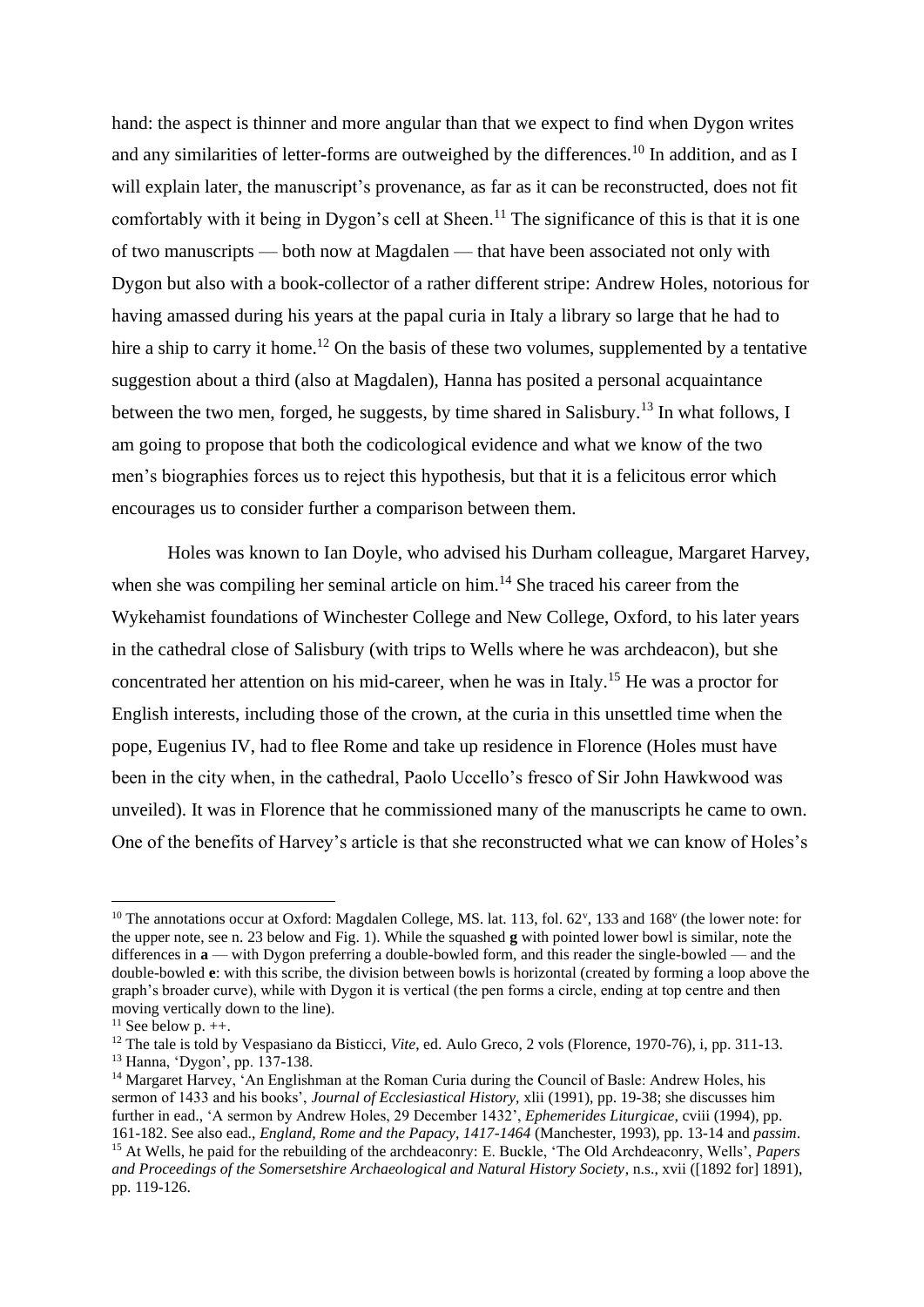book-collection, which mainly now resides, through his bequest, at his Oxford *alma mater* but with some volumes later arrivals at Magdalen; in doing this, she acknowledged the generous assistance of the doyenne of palaeographers of the Renaissance, A. C. de la Mare. Working out from those manuscripts with explicit statements of ownership by Holes, de la Mare identified his annotating script which she then discovered in other volumes and so she was able substantially to increase our knowledge of his library.

At this point, I should introduce some new information about Holes. Lurking in de la Mare's research on Holes lies a conundrum: two rather different scripts add marginalia. One is basically a secretary hand in a markedly spiky style, the other is less formal and employs a diminutive, impressionistic *manicula*. While, of course, in the later middle ages, one scribe was often capable of shifting between scripts (and we shall see an example of that later), the contrast is so significant that it encourages the hypothesis that we are seeing two hands owned by separate individuals.<sup>16</sup> This speculation is corroborated by a brace of codices now in the Bibliothèque nationale de France in Paris, which share a seventeenth-century English provenance, having been owned by Richard Smith (1590-1675).<sup>17</sup> What has not been noticed before is that both, in fact, spent their early life in England, after having been produced in Florence. Both manuscripts include works by Coluccio Salutati, the Chancellor of Florence at the turn of the Trecento to the Quattrocento, who was the mentor to the first generation of the Florentine humanists of the new century. In one of the manuscripts, a collection of Salutati's letters written in an Italian small gothic cursive bookhand (but with tall final **s**, thus showing some consciousness of the humanist reform of script) is followed by another recent work, composed on the other side of Italy — *De re uxoria* by the Venetian patrician, Francesco Barbaro — copied here by another hand which is a match for the spiky script seen in annotations in Holes's books. What is more, the copyist ends the volume by revealing his identity: 'Johannes Burgh'.<sup>18</sup> This is the name of Andrew Holes's secretary, who must have followed his master to Italy fresh out of New College, Oxford, where he was admitted in

<sup>&</sup>lt;sup>16</sup> The example relates to Thomas Colyngburne, on whom see p.  $++$  below. I touch on polygraphism in David Rundle, *Renaissance Reform and Britain* (Cambridge, 2019), pp. 9-10 and 277.

<sup>&</sup>lt;sup>17</sup> The manuscripts are BnF, MS. lat.  $8572$  and  $8573$  (both of which are digitised, in black and white, on the Gallica website [last accessed 6th September 2019]). They appeared in the sale of *Biblioteca Smithiana* of 1682 (no. 100 and 101) and were bought by Jean-Baptiste Colbert (1619-1683), thus moving to France. For the biography of Smith (or Smyth), see Vanessa Harding in *ODNB*; for the sale, see T. A. Birrell, 'Books and Buyers in Seventeenth-Century English Auction Sales' in R. Myers et al. ed., *Under the Hammer: book auctions since the seventeenth century* (New Castle DE, 2001), pp. 51-64 at 55-58.

<sup>18</sup> BnF, MS. lat. 8572, with the Barbaro occupying pp. 195-245 and being followed by the *Dissuasio Valerii ad Rufinum* (by Walter Map but here unattributed) in the final leaves, pp. 246-254, concluding with Burgh's name.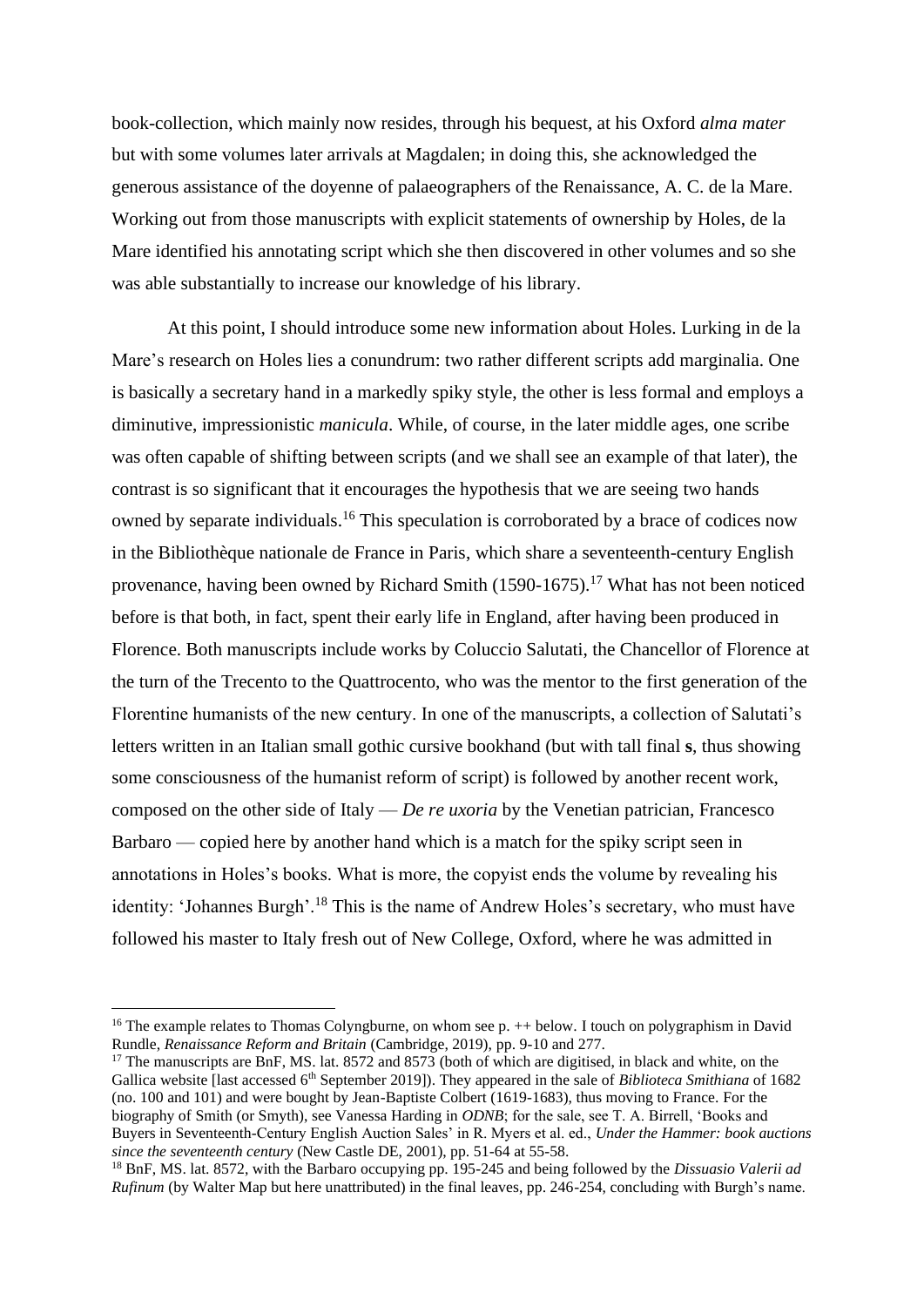1432. <sup>19</sup> It has previously been known that he acted as a courier, ferrying back and forth between England and Florence; to that, we can now add that his secretarial duties included acting as a scribe and textual corrector for Holes.<sup>20</sup>

We have, then, an identification for the person responsible for one set of marginalia in Holes's books, and we can have some confidence that the other interventions — those with the diminutive manicula — are by their owner himself.<sup>21</sup> This script is particularly active in the letters of Salutati, an author in whom we know Holes had an interest: he owned the unique witness the Chancellor's *magnum opus*, the *De laboribus Herculis*, until, that is, back in England, he was persuaded to make of it a gift to a higher-born book-collector, Humfrey, duke of Gloucester.<sup>22</sup> If, furnished with this new precision we turn to those manuscripts of Holes's now in Magdalen, we can see him annotating his copies of Aquinas's *Catena aurea*  and of Bartolomaeus de S. Concordio Pisanus; in the Peter Lombard which I have already mentioned, his hand does not appear but, instead, he delegated the note-making to his secretary.<sup>23</sup>

There is another Magdalen book that appears in Margaret Harvey's discussion of Holes, and this manuscript definitely passed through Dygon's hands.<sup>24</sup> It is a composite volume, formed of two parts, with the second part made up of five booklets, with all the contents of both parts listed by Dygon at the front pastedown. The first work is Petrarch's *De vita solitaria*, copied in England in 1433 and signed by 'J.F.'. Harvey drew attention to the notes that accompany the text, taking them to be by Holes.<sup>25</sup> This was on the advice of de la Mare but that scholar's own notes show that she later recanted the view — and rightly so.<sup>26</sup> Neither the large secretary-influenced script nor the highly distinctive and artfully drawn manicula, with hand often drawn at right-angles to its wrist, is by Holes or by Burgh. There is no parallel for these interventions in books which we know for certain were Holes's, and,

<sup>19</sup> J. W. Bennett, 'Andrew Holes: a neglected harbinger of the English Renaissance', *Speculum*, xix (1944), pp. 314-35 at pp. 326-327; *BRUO*.

<sup>20</sup> For one instance of his being in England (in 1441), see *Official Correspondence of Thomas Bekynton*, ed. George Williams, 2 vols (London, 1872), i, pp. 225-226.

 $21$  For an example of his script, see Fig. 2.

<sup>&</sup>lt;sup>22</sup> For Holes's marginalia, see David Rundle, 'Andrew Holes and John Burgh: two Wykhamists, one manuscript collection', *New College Library Record*, forthcoming. The *De laboribus* is now BAV, MS. Urb. lat. 694. <sup>23</sup> In MS. lat. 113, Burgh annotates at, e.g., fol. 3, 3<sup>v</sup>, 4, 5,5<sup>v</sup>, 6-8, 10, 17, 28, 30<sup>v</sup>, 34, 37 37<sup>v</sup>, 38, 39<sup>v</sup>, 40, 52, 52<sup>v</sup>, 76, 119<sup>v</sup>, 127, 132<sup>v</sup>, 133, 138, 152<sup>v</sup>, 168<sup>v</sup> (top note; for the lower note, see n. 10 above and Fig. 1), 173<sup>v</sup>, 174, 175, 178, 182<sup>v</sup> . He also adds trefoils in the outer margin of fol. 27 and 35.

<sup>24</sup> MS. lat. 141. See Fig. 3.

<sup>25</sup> Harvey, 'Englishman', p. 34.

<sup>&</sup>lt;sup>26</sup> De la Mare's papers are held in the Bodleian; I thank Dr Martin Kauffmann for his assistance in gaining access to them.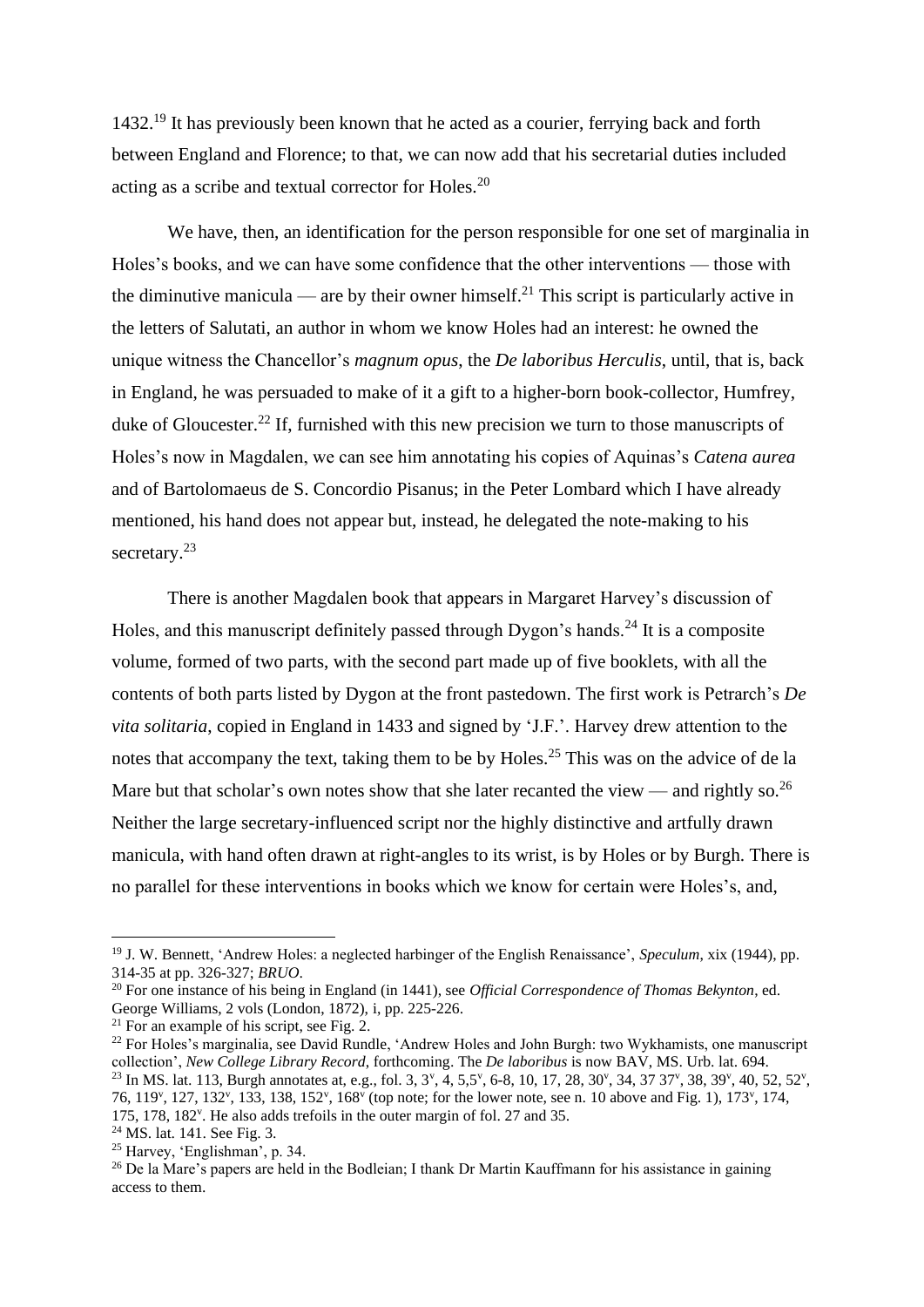moreover, they were added to the margins of the Petrarch too early to be by him.<sup>27</sup> They include textual corrections in plummet which are then repeated in a bookhand, and at one point, a manicula has been overlaid by the flourishing of the initial. In other words, this reader was active around the date of the copy's completion in 1433 — a point at which Holes was on the other side of Europe in Italy.<sup>28</sup> We should, in short, reject the assumption that this book was owned by Holes.

On my submission, then, of the two codices in Magdalen which have been thought to prove a link between Holes and Dygon, one was certainly owned by Dygon but was never in Holes's library, while the other — the Peter Lombard — was certainly owned by Holes but has no definite proof of association with Dygon. I would go further and suggest that what exiguous provenance evidence the Lombard manuscript does contain excludes the possibility of it having been used by Dygon. At the top of the rear pastedown, there was once an inscription, now removed by rewashing and so only partially recoverable. It was formed of two parts: the more visible section, centred on the page, recorded a price, 'Precium xxxs'. This, in itself, militates against the passage of volume from Holes to Dygon: while the former gave away some elements of his precious collection in his lifetime (as shown by his gift to Humfrey, duke of Gloucester), there is no other sign of his putting books onto the market and his library was largely intact at his death in 1470, probably more than a decade after Dygon himself died. If, then, the sale of this book was arranged by Holes's executors, Dygon could not have been a purchaser. Furthermore, the second part of the inscription, written to the left of the price by the same hand has two lines of text, nearly completely irrecoverable, but appearing to include on the first line the word 'parochia'. It would seem, then, that this volume came to be owned by a parish, rather than an individual. It must have been one that did not chain its books, as there is no evidence of damage from a staple at the pastedowns, and this also militates against the possibility of it moving (as Dygon's books did) early to Magdalen, where manuscripts were chained.

 $27$  There may be an explanation for the confusion: in another manuscript which was owned by Holes, Oxford: Bodleian, MS. Bodl. 247, an angled manicula appears, though it is clearly by another hand from that in MS. lat. 141 (in MS. Bodl. 247, the wrist is drawn like a triangle with a double line for its base: see, e.g, fol. 64<sup>v</sup> , 65, 159). The reader who adds these also provides some notes (e.g. fol. 62, 142<sup>y</sup>, 165) in a script which — to complicate matters — has strong affinities with John Dygon's anglicana, but is not his: it is written more lightly and with some telling differences in letter-forms (e.g., the **d** is more pointed than the bulbous forms Dygon employs). These interventions may date from the first quarter of the century and precede MS. Bodl. 247's reaching Holes; he adds his manicula at, e.g., fol. 160, 185<sup>v</sup>.

<sup>28</sup> MS. lat. 141, fol. 2 (manicula overlaid by flourishing), 11 (plummet note).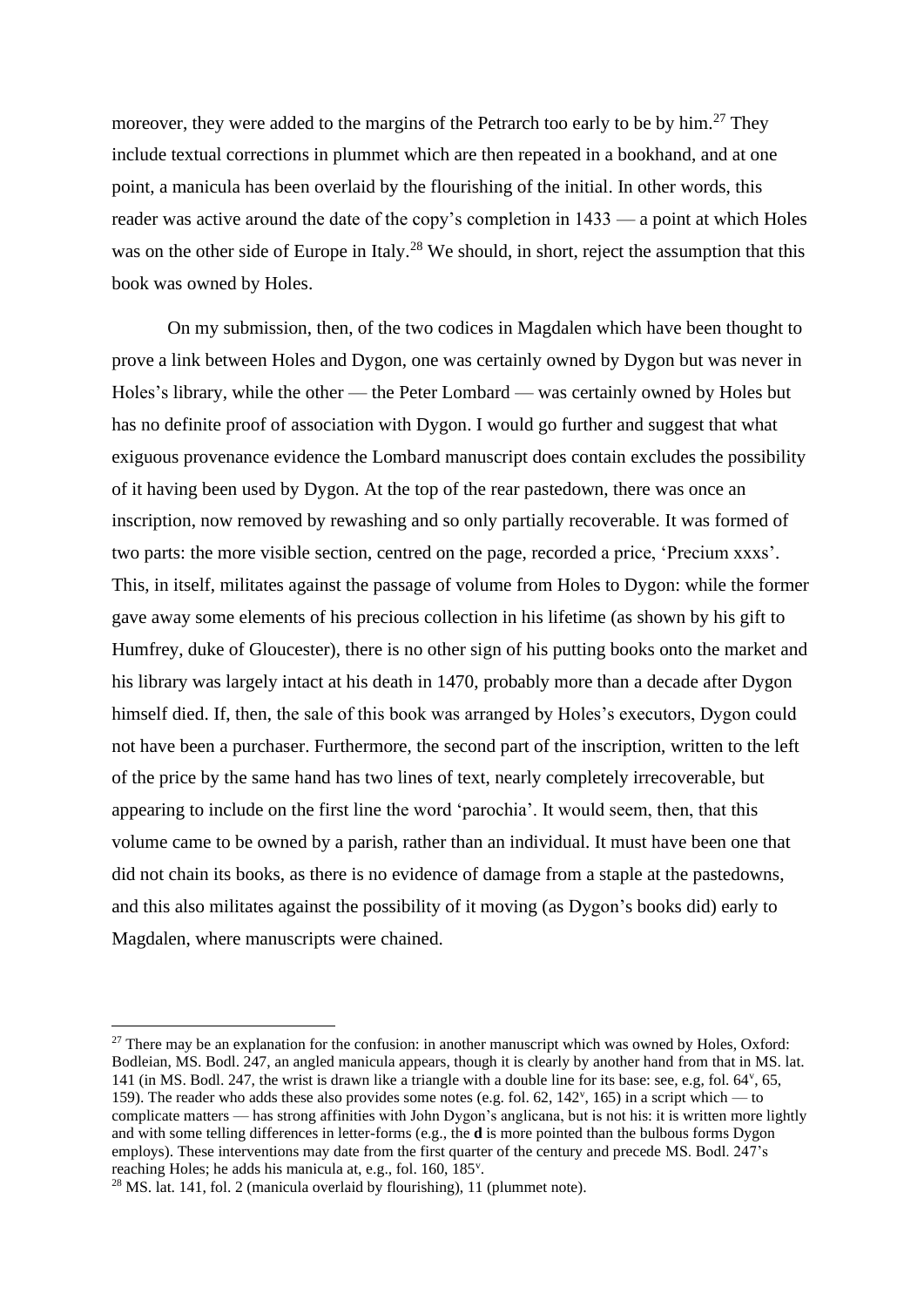Eliminating as proof the two manuscripts discussed so far leaves the other book which with more circumspection has been proposed as possibly linking Dygon and Holes.<sup>29</sup> Magdalen's MS. lat. 182 is an interesting concoction of astrological texts bound together for the college at the end of the 1580s. It is formed of four fascicules, the first two of which were recent arrivals at the college.<sup>30</sup> The other two share sixteenth-century marginalia, demonstrating they were together by that point: the last fascicule is partly in Dygon's hand, while the one that immediately precedes it was produced in Italy, early in the fifteenth century. Ralph Hanna legitimately wondered whether Holes might have imported that fascicule to England but, as he himself says, there is no sign of his annotations in these pages, nor does Burgh appear there, and the interventions that do occur are in English scripts not seen in Holes's other manuscripts.<sup>31</sup> What is more, the fascicule is patently a mere fragment, its early foliation showing that it came from a middle of the volume and even in that section is incomplete.<sup>32</sup> This suggests that if it did reach Dygon — and there is no explicit evidence it did — there was some disruption and damage before he gained it, which speaks against it having passed directly from one collector to another.

In other words, there is no manuscript in Magdalen which can incontrovertibly reveal a personal association between Holes and Dygon that is otherwise hidden from us. The details of their professional lives do not help: the two men tread some of the same ground but not at the same time.<sup>33</sup> Holes went up to Oxford a couple of years after Dygon had received his BCL, and his own early career after university was in his home county of Cheshire, and further west, as archdeacon of Anglesey; his long association in Salisbury, in which diocese Dygon had been based in the 1410s and 1420s, only began with his appointment as its chancellor in 1438, while he was in Italy, and it was after his permanent return to England in 1444 — nine years into Dygon's reclusion — that he became resident there.

If this serves to emphasise the distance between the two men's biographies, it should not be taken to deny the important truths to which Hanna has alerted us. We know most about

<sup>29</sup> Hanna, 'Dygon', p. 137 (n. 27).

<sup>30</sup> They were bequeathed by an alumnus, John Bolderne (d. 1577), on whom see Joseph Foster, *Alumni* 

*Oxonienses: The Members of the University of Oxford, 1500–1714, 4 vols.* (Oxford, 1891–2), i, p. 145; William D. Macray, *A Register of the Members of Saint Mary Magdalen College, Oxford...New Series*, 8 vols (London, 1894-1915), ii, pp. 90-91.

 $31$  There is a paper slip inserted between fol. 109 and 110 with a note in anglicana; another script, showing some secretary influence, appears in the other margin of fol. 116.

<sup>&</sup>lt;sup>32</sup> It has 21 leaves, numbered at top right in pen '48' to '83' but with a quire omitted after its '59', one leaf after '72' and two after '76'.

<sup>33</sup> What follows is based on the biographies provided by *BRUO*.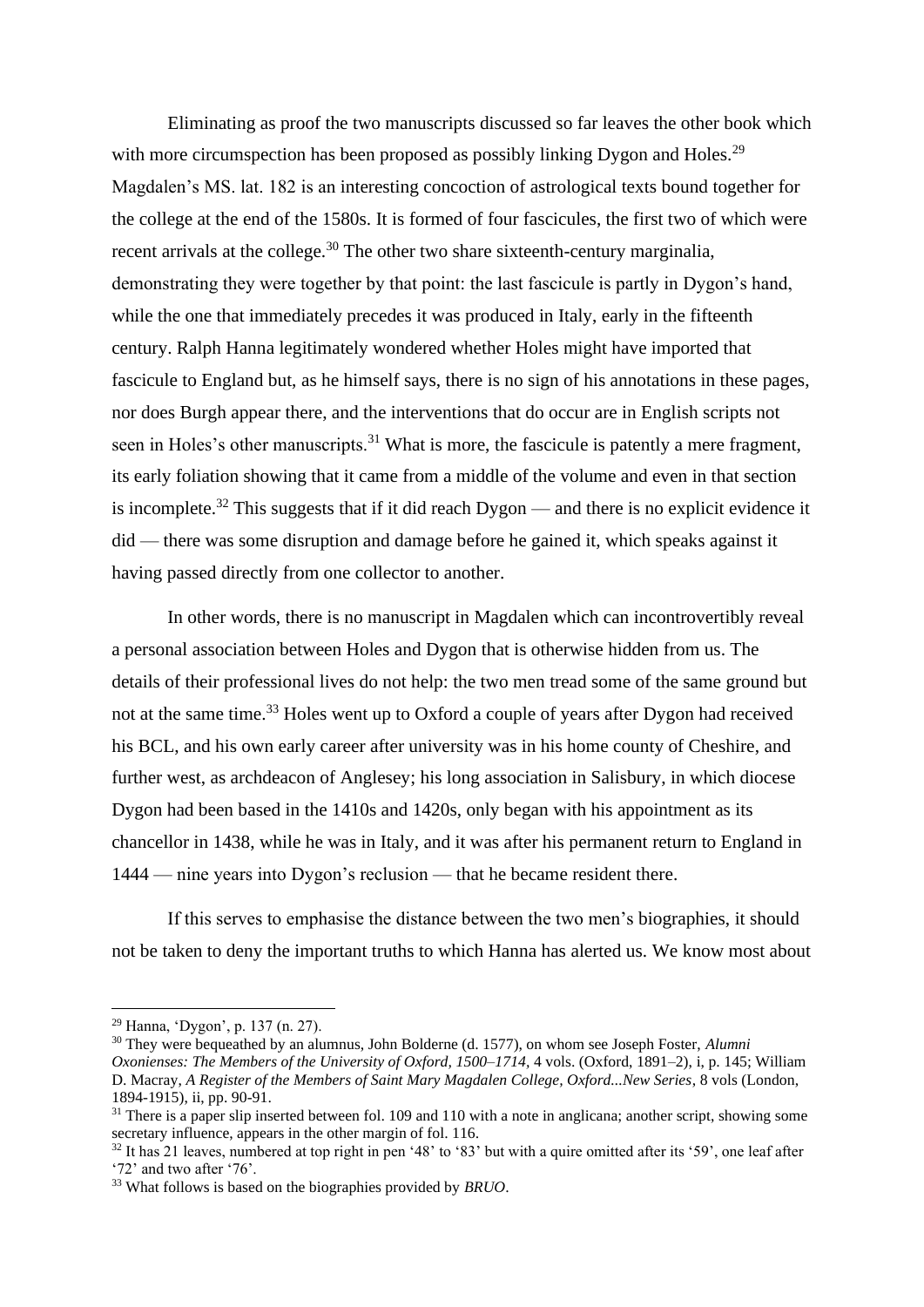Dygon after his retirement to Sheen but, before that, he had been alive to a clerical culture which was learned and engaged, and, after 1435, he was by no means dead to the wider world. There are also some similarities between him and Holes. They had literary interests in common: though the latter was not a previous owner of Dygon's Petrarch, he did have an interest in that author, owning a copy of his *Libri familiarum rerum*. <sup>34</sup> Holes also showed some sympathy for Carthusian culture, leaving one of his books to their house of Witham, Somerset.<sup>35</sup> These two men — the recluse and the well-travelled — may never have collided in the same square foot but they did coincide in aspects of their cultural activities.

Having said that, it seems to me that what is most informative lies not in those similarities but in the contrasts, which can help delineate what is remarkable about each of them. Between them, they reflect something of the variety of book-collecting in fifteenthcentury England. I want, in the second half of this essay, to draw attention to a couple of those contrasts before concluding by considering the place of Dygon's manuscripts in Magdalen.

Andrew Holes is witness to that English tradition of explicitly and perhaps selfconsciously cosmopolitan library-making made possible through affluence. His role as ecclesiastical diplomat required that he had a secretary, whose hand could be turned to transcribing, and he also had the capacity to employ professional scribes. We know one of the latter by name, Johannes Baerts, who is presumably to be counted among the plentiful Dutch copyists at work around the curia in Italy.<sup>36</sup> For the self-projection of a cultured ecclesiastic, such foreign scribes and their products were a useful accoutrement, both in Italy and back in England. Such patrons — William Gray, who arrived at the curia about the time Holes was leaving, provides a yet grander example — did not dirty their fingers by acting as their own copyist. $37$  John Dygon too was acquainted with professional scribes. One of those mentions his name in an aide-memoire inserted at the foot of a folio in one of Dygon's books: 'this quayer is half writt vnpay[d] aftir the copie' followed by the date and 'Thomas Colyngburne

<sup>34</sup> Now Oxford: New College, MS. 268, on which see Nicholas Mann, 'Petrarch MSS in the British Isles', *Italia Medioevale e Umanistica*, xviii (1975), pp. 139-527 (no. 246), and Harvey, 'Holes', p. 34.

<sup>35</sup> Oxford: Magdalen College, MS. lat. 191.

<sup>36</sup> He produced for Holes Oxford: Bodleian, MSS. Bodl. 339 and Rawl. G. 48, Oxford: Magdalen College, MS. lat. 191, and Oxford: New College, MSS. 201, 219, 224. On the phenomenon of northern scribes — mainly Low Countries and those, more widely, of 'the German nation' — in Italy, see Rundle, *Renaissance Reform*, pp. 92- 93, 121-22 and id., «La Renaissance de la *littera antiqua:* une entreprise cosmopolite» in Denis Crouzet, Elisabeth Crouzet-Pavan, Philippe Desan and Clémence Revest ed., *L'humanisme à l'épreuve de l'Europe (XVe-XVIe siècles)* (Seyssel, 2019), pp. 91-111.

<sup>37</sup> On Gray as a collector, see R. A. B. Mynors, *Catalogue of the Manuscripts of Balliol College Oxford*  (Oxford, 1963), pp. xxiv-xlv, and Rundle, *Renaissance Reform*, pp. 74, 129-30, 179-80.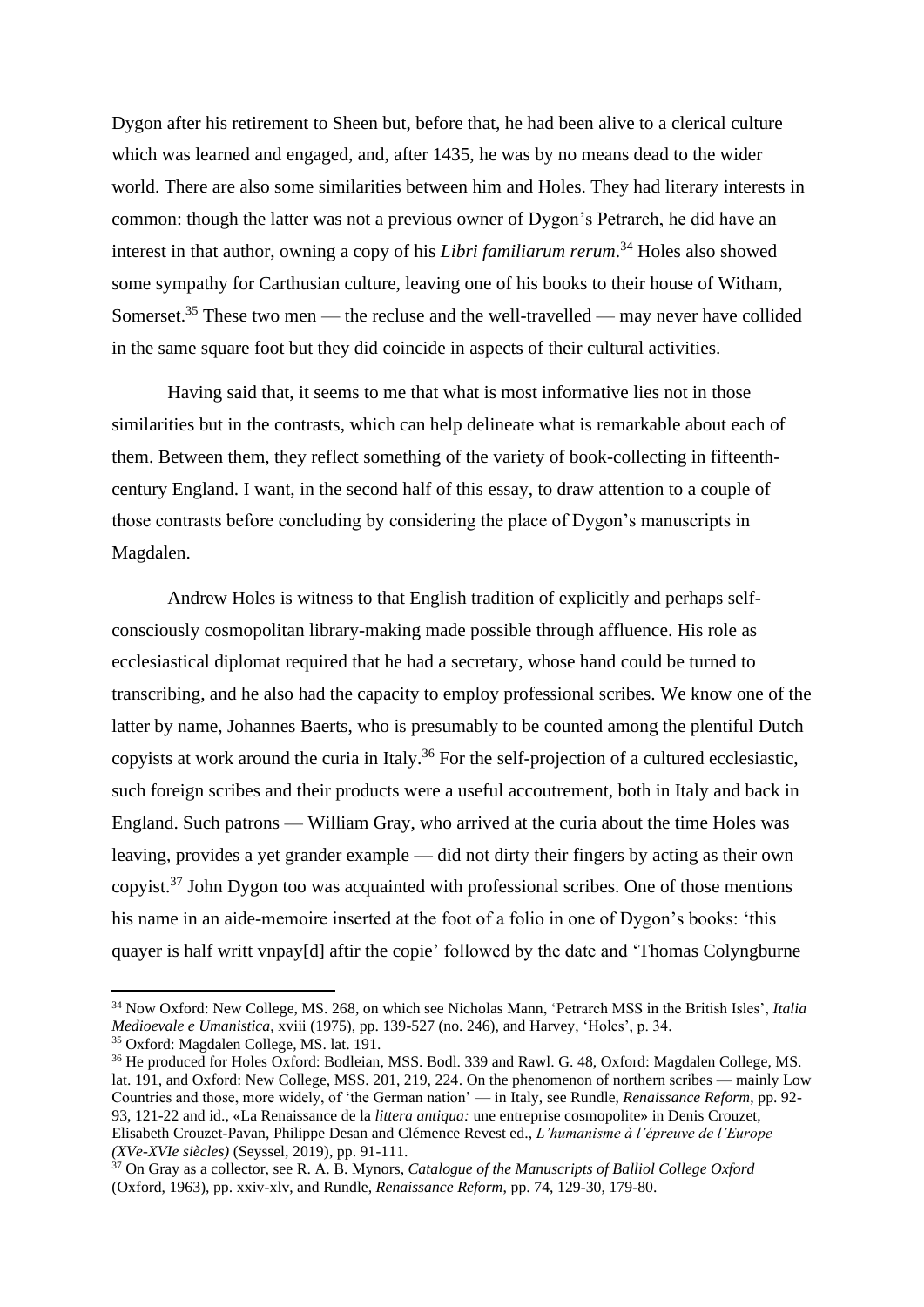seni[or]'.<sup>38</sup> This occurs in a partial copy of Thomas Docking on the Galatians written in a cursive bookhand mixing anglicana and secretary elements. Incidentally, the comparative which is the last word of that inscription has been taken as distinguishing its writer from another scribe of the same name, who employs a more uneven script with less secretary influence.<sup>39</sup> In fact, the evidence of another manuscript made for Dygon, in which the handwriting shifts between the two styles, suggests that one person is responsible for all and is, thus, symptomatic of the polygraphism prized by fifteenth-century professional scribes as a marketable skill.<sup>40</sup>

As will be clear, Colyngburne worked for Dygon on more than one occasion but the note quoted in the previous paragraph suggests that there may have been money troubles. When a parish priest, Dygon may have had some financial resources, but most of the volumes related to him date — either definitely or probably — from after his retreat from worldly things into his cell, where whatever purchasing power he had was presumably confined to allowances permitted by his prior.<sup>41</sup> One result of this was that (in strong contrast to Holes) Dygon often acted as his own scribe. What, however, is more striking is that, in the case of several of his manuscripts, each was patently a 'communal production'.<sup>42</sup> Prof. Hanna has discussed in detail a particularly complex example, Magdalen MS. lat. 93, and it is worth reiterating his main conclusions, for they pertain beyond that one volume.<sup>43</sup> A 'Dygon manuscript' is often a composite construction, a bringing together by him of booklets which were produced independently but usually for him, sometimes with his own interventions. Turning the leaves of a codex like MS. lat. 93, one is struck by the sociability of the page: while Holes's books present the monotony of a single scribe working week after week on an extended text, Dygon's teem with the signs of many hands, some closer to being competent than others.<sup>44</sup> In MS. lat. 93, about a dozen scripts can be identified. Dygon's collaborators

<sup>38</sup> Oxford: Magdalen College, MS. lat. 154, fol. 18.

<sup>39</sup> Oxford: Merton College, MS. 153, fol. 122-181. See Hanna, 'Dygon', p. 137 (n. 25).

<sup>40</sup> Oxford: Magdalen College, MS. lat. 145, which is unsigned. Colyngburne also wrote for Dygon and signed Oxford: Magdalen College, MS. lat. 188, fol. 1-8. An implication is that the scribe's activities probably moved between London, where Hanna, 'Dygon', p. 138 with reason places him, and Oxford, where the manuscript now in Merton was definitely produced.

<sup>&</sup>lt;sup>41</sup> BL, MS. Royal 1.B.X stands out among Dygon's books for being rich in illumination in its fifteenth-century section. I would hazard that this was work undertaken for him (and not by him) before he became a recluse.

<sup>42</sup> The phrase is Hanna's, 'Producing', p. 153.

<sup>43</sup> Hanna, 'Producing'. On the sermons in this volume, see also Siegfried Wenzel, *Latin Sermon Collections from Later Medieval England* (Cambridge, 2005), pp. 100-115.

<sup>&</sup>lt;sup>44</sup> We know how long it took one of Holes's scribes to copy one of the manuscripts for him since MS. lat. 136 includes dated colophons reflecting the progress of transcription: it took at most eighty days to copy 150 large folios (written space:  $261 \times 174$ mm, with central reservation of 24mm).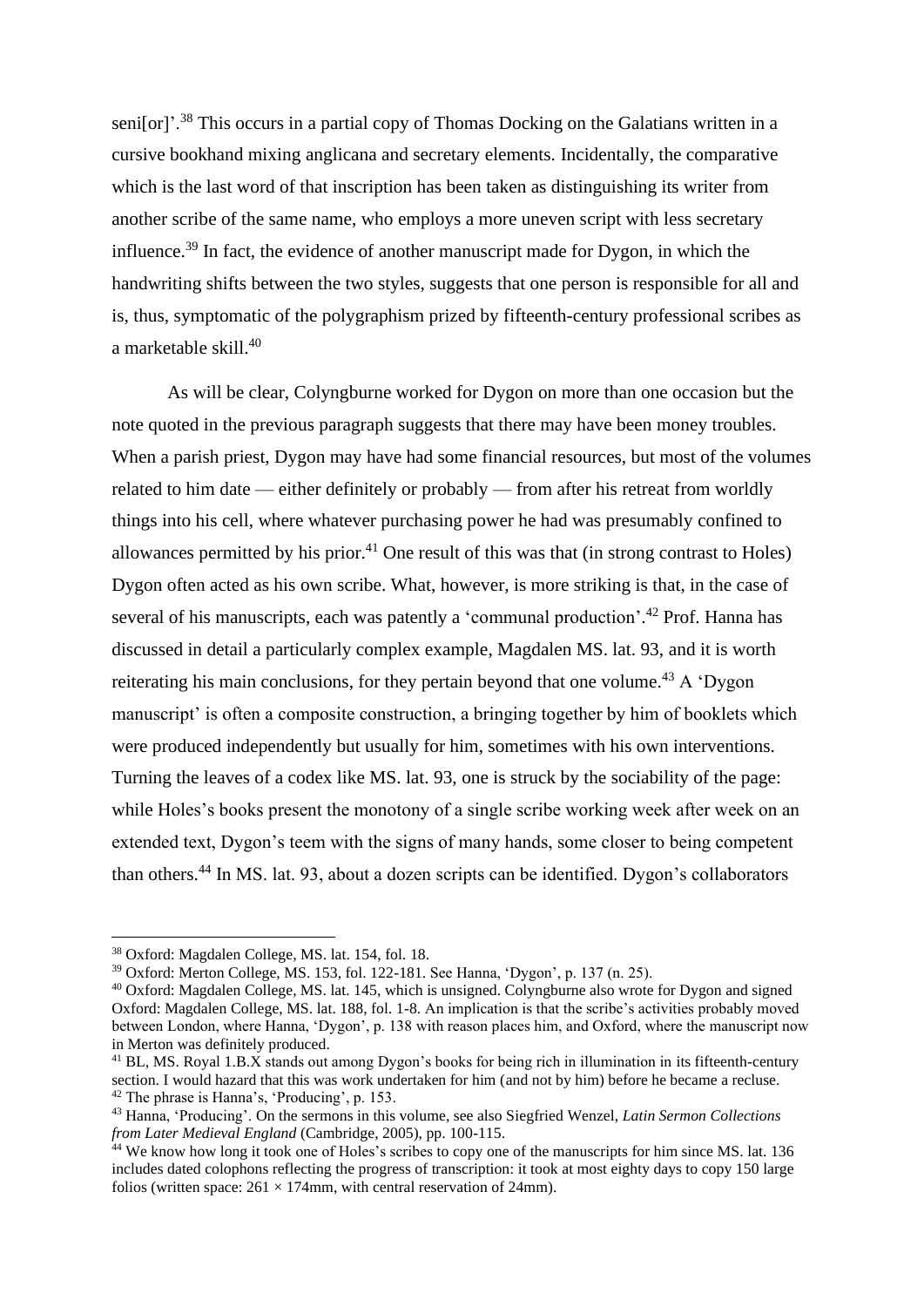fall into three groups: those — a small minority — who worked with him on more than one manuscript; others — the most numerous — who had their own writing stints and were perhaps working independently, and, finally, those who appear on the very same page as Dygon himself and so would seem to have been sitting beside the recluse as they shared the pen.

None of these amanuenses has been identified. Some were presumably visitors to his cell; others were perhaps located nearby and were enlisted in the task of helping a recluse by transcribing edifying texts. This raises a further question. Given that Dygon explicitly connected some of his books to a fellow recluse, Joanna Greenwood, and given the interest shown by some of these books in female spirituality (Catherine of Siena, Bridget of Sweden), can we with any certainty deny the possibility that one or more of the helping hands belonged to a woman?<sup>45</sup> Perhaps not Greenwood herself, given the physical distance of eleven miles, but are we to say that none among the sisters of Syon could have assisted? It has proven notoriously difficult to reconstruct the literacy of that community, and it is likely that, in an even higher proportion than among their male equivalents at that double foundation, some could neither read nor write while some only read, without writing.<sup>46</sup> Moreover, if, from among those who had both of the fundamental elements of literacy, there was a nun collaborating with Dygon, it would not be immediately obvious on the page: there was no equivalent here of so-called 'nuns' Beneventan' in Naples.<sup>47</sup> There are, in other words, no scripts in these manuscripts which could be gender-stereotyped. The identification of a female presence is certainly difficult but —I am proposing — it would be worth scholars

<sup>46</sup> Doyle, 'Book Production', p. 15, noted the absence of evidence for female scribes even among the Carthusians and the Birgittines. Good work has more recently been done on Syon: see Virginia Bainbridge, 'Syon Abbey: Women and Learning c. 1415-1600' in E. A. Jones and Alexandra Walsham ed., *Syon Abbey and its Books. Reading, Writing and Religion, c. 1400-1700* (Woodbridge, 2010), pp. 82-103, Christopher de Hamel, *Syon Abbey. The Library of the Bridgettine Nuns and their Peregrinations after the Reformation (Otley, 1991)* and Veronica M. O'Mara, 'Scribal Engagement and the Late Medieval English Nun: The Quest Concludes?' in Virginia Blanton ed., *Nuns' Literacies in Medieval Europe: The Antwerp Dialogue* (Turnhout, 2018), pp. 187- 208, which expresses shrewd caution and introduces an example from the second quarter of the sixteenth century, on which she expands in Veronica M. O'Mara, 'A Syon Scribe Revealed by Her Signature: Mary Nevel and Her Manuscripts' in Elin Andersson et al. ed., *Continuity and Change: Papers from the Birgitta Conference at Dartington 2015* (Stockholm, 2017), pp. 283-308. For the sisters' library at Syon, see Ann Hutchison, 'What the Nuns Read: Literary Evidence from the English Bridgettine House, Syon Abbey', *Mediaeval Studies*, lvii (1995), pp. 205-222.

<sup>45</sup> Letters relating to Catherine of Siena appear at Oxford: Magdalen College, MS. lat. 141, fol. 39-42, while, for Bridget's *Revelation*, see Oxford: Magdalen College, MS. lat. 77.

<sup>47</sup> Virginia Brown, 'The Survival of Beneventan Script' in ead., *Terra Sancti Benedicti. Studies in the palaeography, history and liturgy of medieval Southern Italy* (Rome, 2005), pp. 149-274.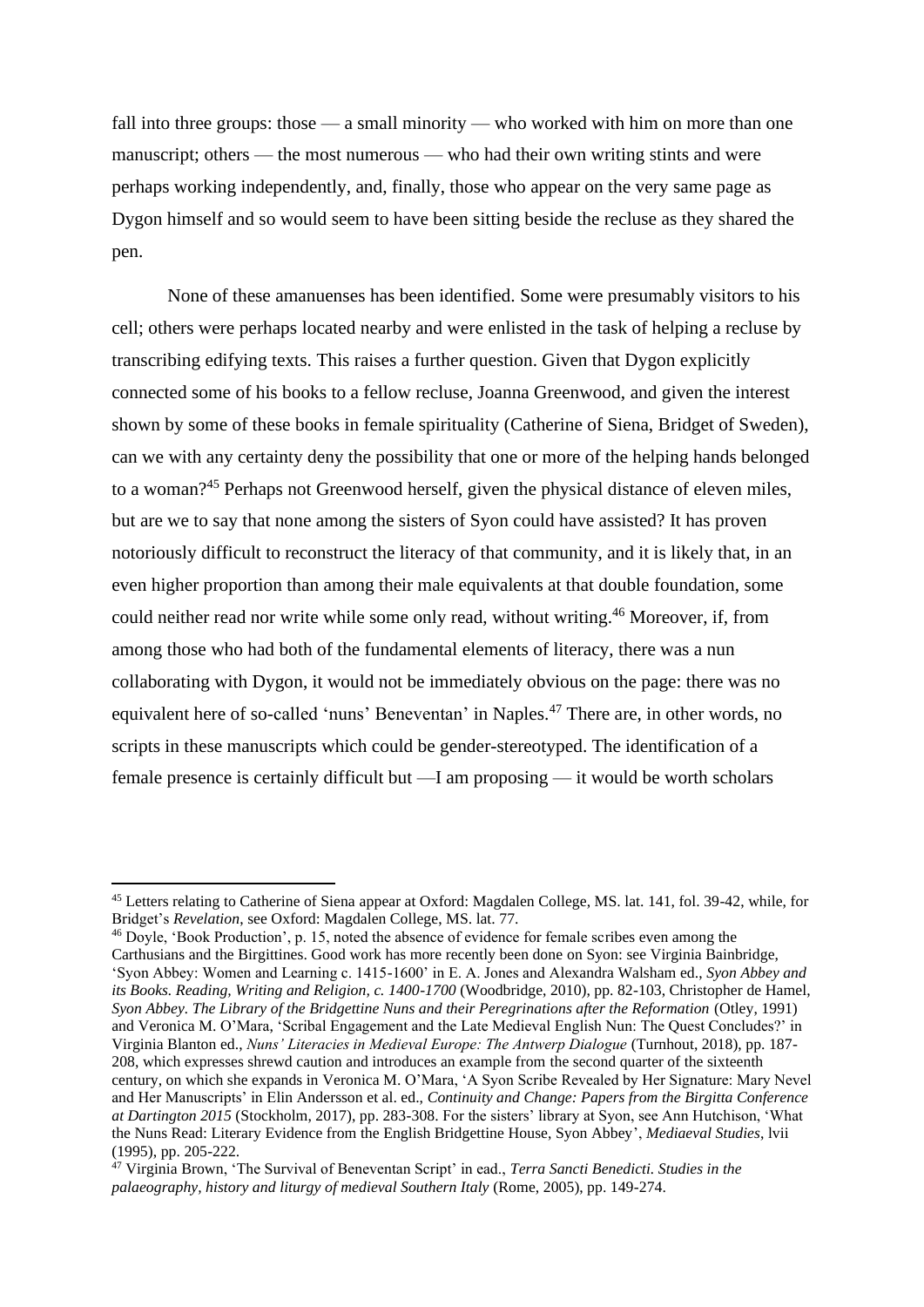looking at the 'Dygon' books with fresh eyes and as potential evidence for engagement in the copying enterprise by women as well as men.

There is a further implication of the contrast between Holes and Dygon. As the case of Colyngburne suggests, the latter's ability to commission work may have been affected by what we might euphemistically call cash-flow issues. Indeed, soon after having recorded he had not been paid, Colyngburne appears to have upped tools: the manuscript in which he makes the note has only 30 leaves, breaking off in the middle of the second column of a recto, and omitting the final third of Docking's commentary on Galatians.<sup>48</sup> This, though, is by no means the only occasion on which a text is incomplete, and not all the absences are to be explained by Dygon being a bad debtor. Perhaps, in a few cases, the rarity of the text mattered more to Dygon than its imperfect ending, as with the unique copy of Robert Grosseteste on the Galatians which came into his possession.<sup>49</sup> Yet, given how wellconnected Sheen was, lack of appropriate prototype was not often going to be the cause. For some manuscripts, we cannot entirely exclude the possibility that some have suffered losses after leaving Dygon's hands (and we will see in a moment when that might have happened). This might be our assumption when his copy of *Somme le Roi* ends abruptly, with a catchword at the final verso.<sup>50</sup> Other volumes, however, show we cannot often employ that explanation. For example, a collection of sermons, for which Colyngburne is also responsible, similarly breaks off *in medias res*, with a catchword telling us how the next quire should have started. Dygon's title for the manuscript — 'Sermones seu Omelie in Euangelijs super festis Sanctorum incompleti uel incomplete' — shows that it was already imperfect when he had it, which was early in the book's existence, as his annotations were added before it was illuminated.<sup>51</sup> Likewise, while it is unsurprising that Dygon had a copy of the *Relevations* of Bridget of Sweden, given that there were exemplars available nearby at Syon, what is more notable is that it ends halfway through Book II, also with a catchword for the following quire.<sup>52</sup> Once again, Dygon's inscription is at the front and opens by describing the codex as a 'librum incompletum'.

<sup>48</sup> Oxford: Magdalen College, MS. lat. 154, with the last verse glossed being Galatians 4:12.

<sup>49</sup> Oxford: Magdalen College, MS. lat. 57, fascicule I.

<sup>50</sup> Oxford: Magdalen College, MS. lat. 188.

<sup>51</sup> Oxford: Magdalen College, MS. lat. 156; Dygon's title is at fol. ii; at fol. 5, the spray of the initial is painted over Dygon's paraph.

<sup>52</sup> The copy is Oxford: Magdalen College, MS. lat. 77. The Medieval Libraries of Great Britain website, MLGB3, lists as extant copies of the *Revelations* from Syon BL, MS. Harl. 612 (scribe: Thomas Colyngburne) and Oxford: Bodleian, MS. Bodl. 169; the Harleian manuscript provides fourteen books over its 302 folios (the first seven, which are often considered Bridget's *Revelations* 'proper', occupy fol. 1-104ra), in a format nearly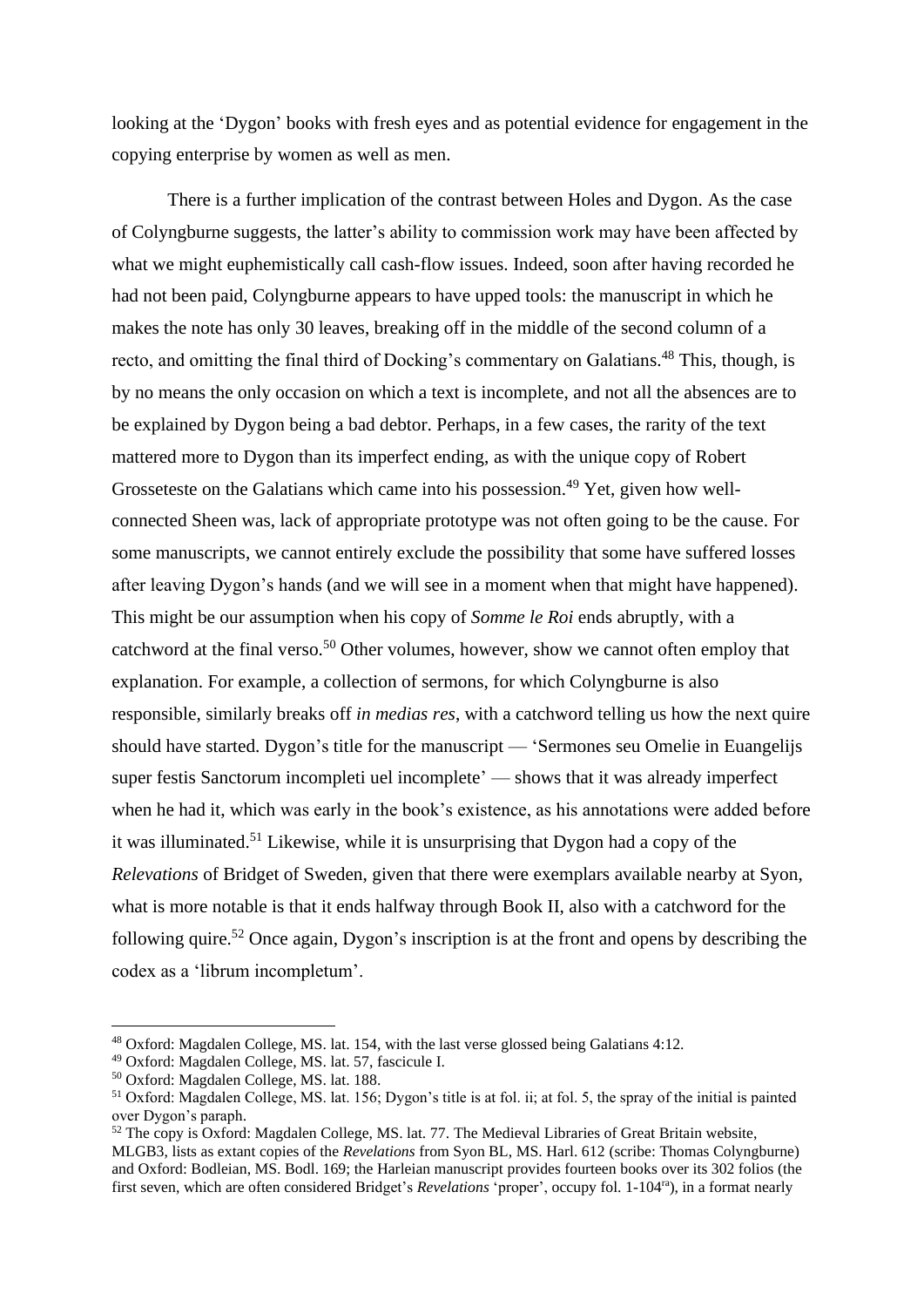How are we to read that adjective, 'incompletum'? Is it apologetic? If so, Dygon had many occasions to feel sorry, for it is striking that, among his books, the incomplete are in the majority.<sup>53</sup> Even in the manuscript on which he must have lavished most expense, the richly decorated copy of Peter of Poitiers on Christ's genealogy appended to an earlier Paris-style Bible, some sections of some pages are left blank.<sup>54</sup> Furthermore, when he acts as his own copyist, the transcription is sometimes abandoned in the middle of a project, as happened with the set of sermons which open MS. lat. 93.<sup>55</sup> Perhaps, like many of us, he was better at beginning than at finishing. He must have become so used to having something less than the full text that it became his normality (and so contrasts markedly with Holes's experiences). In these circumstances, his reaction may have gone beyond simple resignation and reached the point where he could imagine that some spiritual efficacy resided in this incompleteness. Janet Backhouse once famously mused whether the minor lapses in some of the illumination of the Lindisfarne Gospels were an expression of humility by Eadfrith.<sup>56</sup> Dygon was certainly no Eadfrith, and there is little subtlety in the flaws to his manuscripts: these are not perfectly imperfect. Nonetheless, the humility of the recluse, who was attempting to look beyond the words in front of him to see The Word (which is God), may have encouraged the reflection that his books were an honest expression of our imperfect knowledge.

This leaves us, however, with another quandary: what inspired Dygon to donate flawed manuscripts to an Oxford college? For, among the five which record the intentions of himself and his fellow recluse, Joanna Greenwood, four of them are fragmentary.<sup>57</sup> The exception, in fact, is the book given to Exeter College, which also stands alone in being a direct donation, in contrast to the others where the college, Magdalen, had only a reversionary interest.<sup>58</sup> In the incomplete copy of Bridget's *Revelations* Dygon stated that it should be passed to his successor as recluse and, if there was not one, then be redirected to

double the size of the Magdalen book, which has 77 leaves. For other copies, now lost, see Gillespie, *Syon Abbey*, SS1.798-800.

<sup>&</sup>lt;sup>53</sup> This does not include those occasions when the imperfect nature of a transcription may reflect a fault with the exemplar. See, for instance, Oxford: St John's College, MS. 77, fol. 88-91, on which Hanna, *St John's*, p. 103, citing Benedict Hackett et al., 'William Flete's "De Remediis contra Temptaciones" in its Latin and English Recensions: The Growth of a Text', *Mediaeval Studies*, xxvi (1964), pp. 210-230.

<sup>54</sup> BL, MS. Royal 1.B.X.

<sup>55</sup> Cf. the sermons which he copies in MS. lat. 60 which break off *in medias res*.

<sup>56</sup> Janet Backhouse, *The Lindisfarne Gospels* (Oxford, 1981), p. 55.

<sup>&</sup>lt;sup>57</sup> Three of them announce their incomplete status — Oxford: Magdalen College, MSS lat. 77, 154 (where the inscription notes it as 'librum incompletum'), 156 — while another, Oxford: Magdalen College, MS. lat. 177, lacks perhaps only one leaf at its end.

<sup>58</sup> Oxford: St John's College, MS. 77.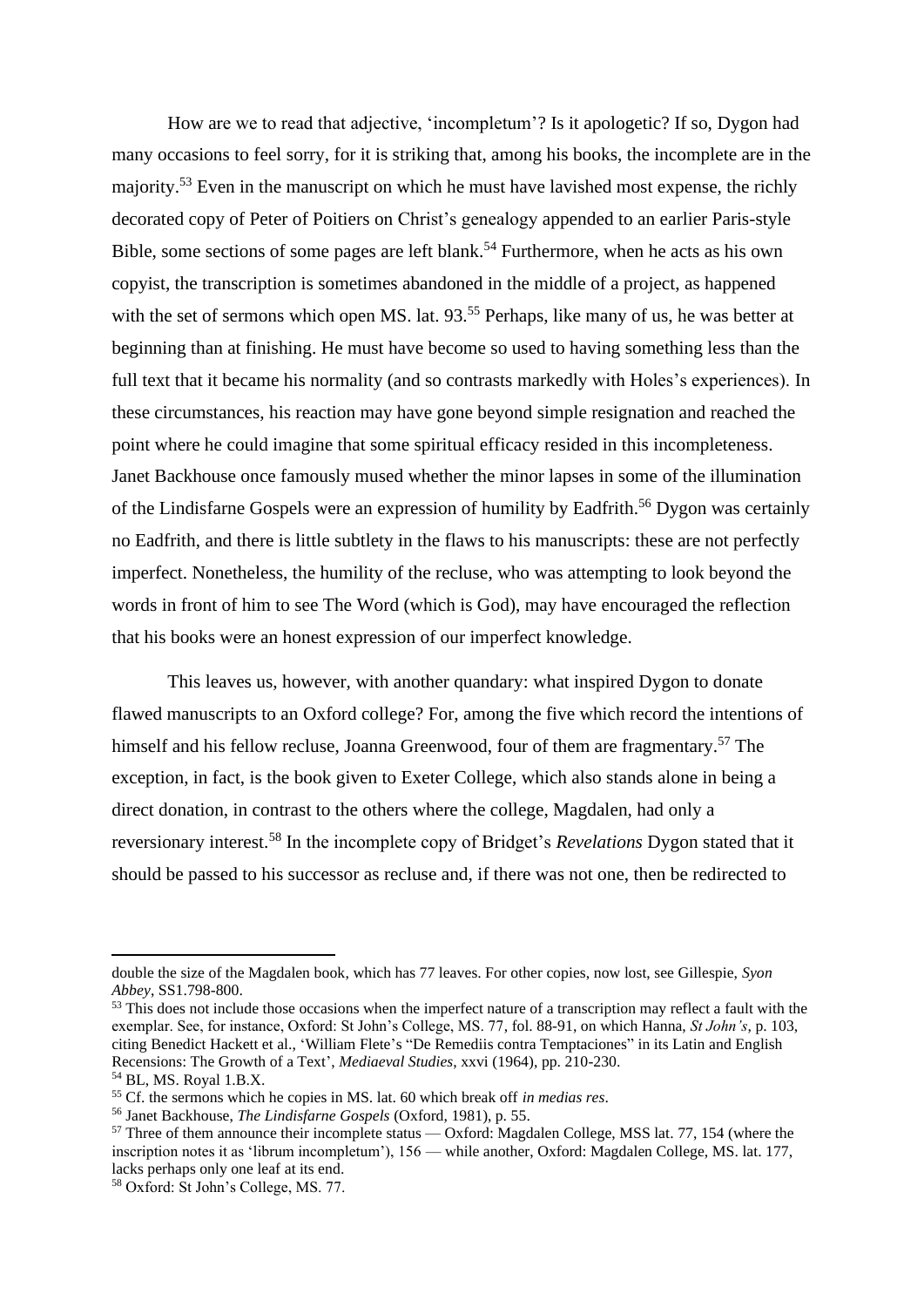Magdalen.<sup>59</sup> This serves to remind us of another curiosity: there is no evidence that he planned to leave any of his books to the main library of the Charterhouse.<sup>60</sup> There is later evidence for the 'reclusorium' having its own book-collection but, patently, Dygon's manuscript was not part of that for long.<sup>61</sup> The inscriptions in the other three books envisaged them moving quickly away from Sheen: Joanna's son, Thomas, was to have lifetime use of each of them, after which they should be sent to Magdalen. In one of those volumes, however, Thomas's name is erased, and that has led Hanna to surmise that Thomas predeceased his mother and Dygon.

Let me rephrase the earlier question and make it more specific: why did Dygon select Magdalen as the eventual permanent home of these manuscripts? It is not clear how Dygon became aware of Waynflete's Oxford plans, though the phrasing of his donation notes mentioning 'aula vel collegium' suggests he was informed of the shift from the bishop's original idea of a Hall, south of High Street, on the city side of the Eastgate, to a college that would sit just beyond the city walls.<sup>62</sup> It is on this basis, that Hanna wisely dates these notes to the mid-1450s, when that change of scheme took shape. The two men shared an interest in the university which educated them both, but not at the same time, as Dygon was Waynflete's senior by about a decade. There could, instead, have been contact at Sheen, since it is likely that Waynflete visited the royal palace while he was provost of Eton College, and we know that he was there at least once when he was a bishop, in  $1452<sup>63</sup>$  We do not need to imagine that Waynflete himself called upon the recluse's cell, but one of his entourage may have informed Dygon of the developing scheme for a new educational foundation.

Perhaps Dygon was attracted to Magdalen by hearing that its purpose included rooting out heresy (whatever Wycliffite tinge has been detected in some of the sermons he owned).<sup>64</sup>

<sup>59</sup> Oxford: Magdalen College, MS. lat. 77, front pastedown.

 $60$  The one Dygon manuscript for which we do not have a late-fifteenth-century location — and so we cannot entirely rule out the possibility that it stayed at Sheen — is BL, MS. Royal 1.B.X. Hanna, 'Two BL Biblical MSS', p. 192, hypothesises that it too went to Magdalen and then left through the agency of an alumnus, John Theyer (1597-1673). However, as this manuscript was not listed by Thomas James's *Ecloga* (London, 1600), it is more likely that it never reached the college and so its travels remain unclear.

 $61$  The manuscript given to the reclusory is now BL, MS. Harl. 3820; it is a pocket volume of texts for meditation mainly by Augustine and Bernard. It was given to the reclusory by Hugh France, who became a fellow of Queen's College, Oxford in 1462 and who later donated incunables to that college: *BRUO*, pp. 722-23. The manuscript's only annotations appear at fol. 102-104 and there is no overlap with Dygon's marginalia; it presumably arrived after he had died.

<sup>62</sup> L. W. B. Brockliss ed., *Magdalen College. A History* (Oxford, 2008), pp. 1-10.

<sup>63</sup> Virginia Davis, *William Waynflete Bishop and Educationalist* (Woodbridge, 1993), pp. 38, 161.

<sup>&</sup>lt;sup>64</sup> That the purpose of Magdalen was the 'extirpatio heresium' was stated in the royal patent for the college's foundation: *Statutes of the Colleges of Oxford*, 2 vols (Oxford, 1853), ii, part 1, p. v. For the detection of Lollard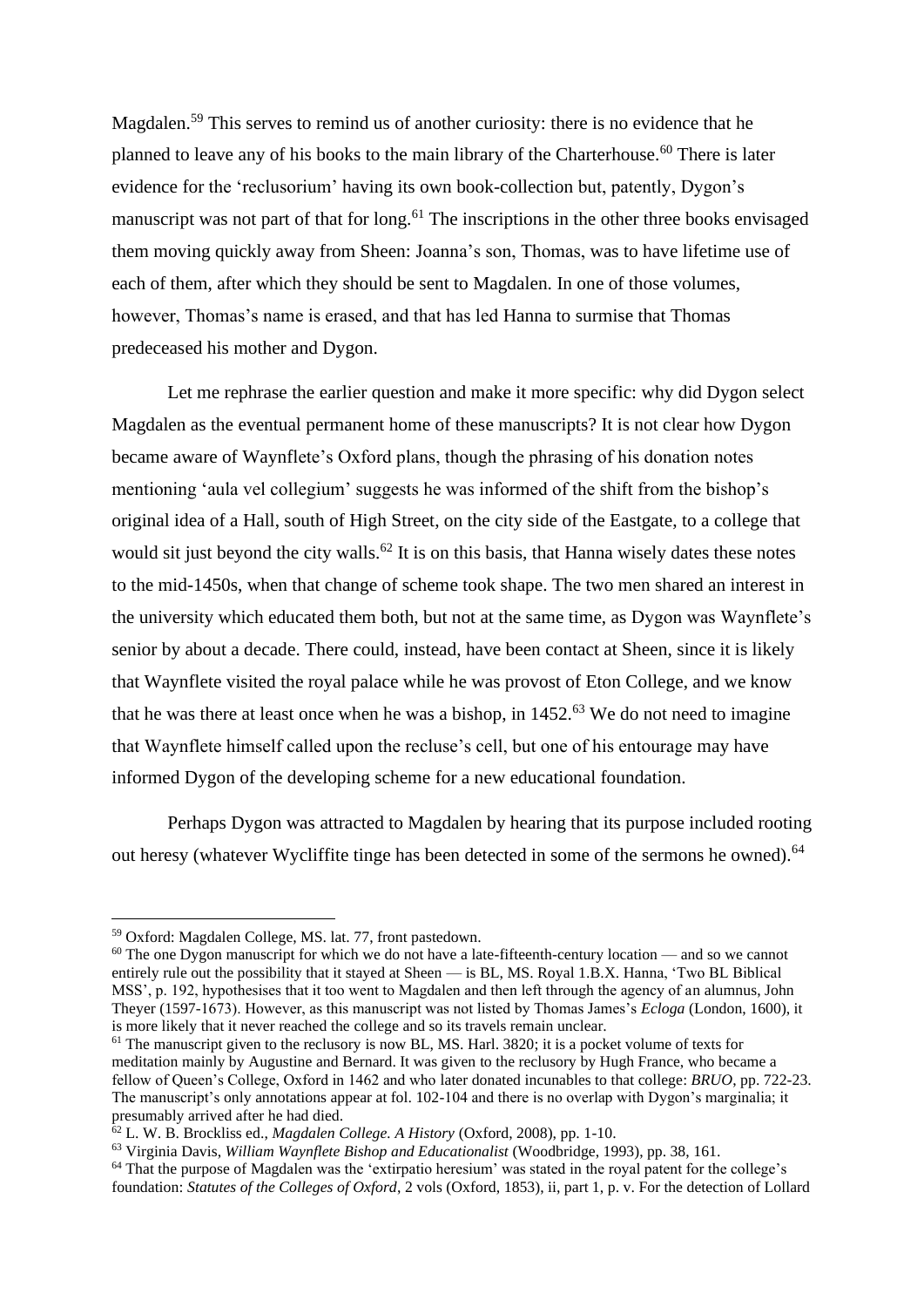Perhaps what weighed more with him was that the energy and authority Waynflete brought to his role as founder allowed the impression that this would be a lasting and thriving institution where, through the gifts he and Greenwood made, their names would be among the first of the benefactors to be remembered. Indeed, Dygon's inscriptions stated explicitly that the purpose of donation was that both recluses should be included in the fellows' prayers.<sup>65</sup> For them, in other words, the status of the texts they donated was not a primary concern: it was the act of passing over ownership of the volumes — rather than whether or not they supplied complete texts —that placed the onus on the college fellowship to assist their passage through purgatory.<sup>66</sup>

Our quandary, then, should be considered from the other side of the transaction: why would a founder like William Waynflete have accepted them for his new library? If there was an attraction in the idea that his college could bear witness to the spiritual vibrancy elsewhere in Lancastrian England, that may have lost some of its sheen (so to speak) when he realised the four books designated for his book-presses were all fragmentary. For sure, they were not the only ones that reached Magdalen; another fourteen followed the same route. Among those was the *Somme le Roi* mentioned above, which is bound with a quire from an Anglo-Norman/English vocabulary — both vernacular texts not of immediately obvious relevance to either the curriculum or the pastimes of this learnedly Latinate community.<sup>67</sup> The sermon collections, including the macaronic ones, could have been of greater edification for those fellows thinking of their expected pastoral duties, though at least one later member of the college did not respond positively: at the front of one of those collections, an italic-influenced script of the turn of the sixteenth to the seventeenth century exclaims 'dii magni horribilem & gravem libellum', where *gravis* is clearly intended in its pejorative sense.<sup>68</sup>

However horrible these books were, however mismatched to the educational intentions of the foundation, there is some evidence that money was spent upon them soon after their arrival. Most of Dygon's books were rebound in the early seventeenth century but

sympathies in some of the texts, see Wenzel, *Latin Sermon Collections*, pp. 108-109; on at least one occasion, Dygon adds a marginal note reading 'nota contra Lollardos' (Oxford: Magdalen College, MS. lat. 177, fol. 33). <sup>65</sup> E.g. Oxford: Magdalen College, MS. lat. 177, fol. iii: the book is given to Magdalen 'ad vsum studencium et predicancium sociorum eiusdem loci vt ipsi orent pro animabus predictorum Iohannis et Iohanne vt ad gaudia perueniant eterna'.

<sup>66</sup> For prayers to benefactors, see *Statutes*, ii, part 1, pp. 52-55.

<sup>67</sup> Oxford: Magdalen College, MS. lat. 188.

 $68$  Oxford: Magdalen College, MS. lat. 60, fol. i<sup>v</sup>; the combination of adjectives may be a conscious echo of Cicero, *Pro Sestio*, xxiv.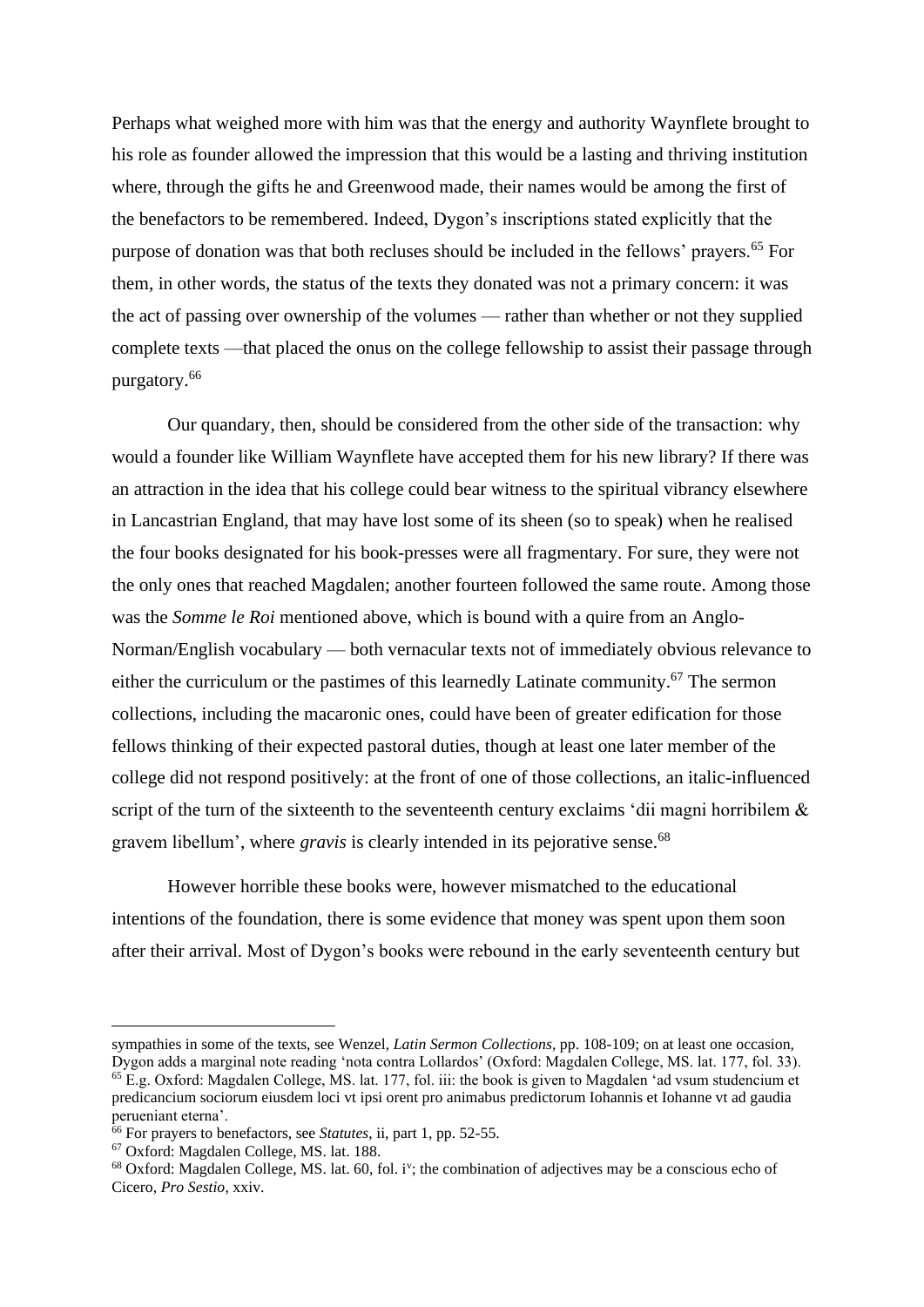four are in their medieval bindings. <sup>69</sup> One may have been commissioned while Dygon was alive, as its stamps are associated with the so-called 'Sheen Binder'.<sup>70</sup> Three others are in fifteenth-century alum-tawed bindings.<sup>71</sup> By their nature, they lack the potentially revelatory information which blind-stamped tools provide, but they do share some characteristics, including the gentle bevelling of the boards, and the double thickness of cord for the bands. The similarities suggest that they were bound in the same workshop; what is more, there are other bindings in the Magdalen collection which provide close parallels.<sup>72</sup> In other words, it is likely that they were all bound for the college as part of a larger campaign. We might be able to narrow down their date further.

On 20<sup>th</sup> September 1481, Waynflete visited his Oxford foundation, bringing with him 'diuersos libros quam plurimos pro noua libraria octingentos aut circiter preter libros prius ibidem repertos datos et legatos ex diuersis benefactoribus'.<sup>73</sup> The figure of 800 is astounding, even during these first decades of print: it would be nearly equivalent to the stock of the University Library at its height and surely dwarf any other college collection in the city. Such an outsize addition to Magdalen's existing library might well have given impetus to a campaign of binding. This explains the group of covers in a similar style, one which was old-fashioned by this date but which would have had the advantage of being cheaper than having them all adorned with blind-stamped leather.<sup>74</sup> These were probably not replacement bindings — as the presence of one 'Sheen Binder' book suggests, those already in wooden boards retained them — and, instead, were imposed only on those manuscripts which came either unprotected or in loose covers. An example of the latter is the sermon collection which Hanna has discussed in detail because of its codicological complexities: its parts were

 $69$  Most were rebound, in reversed calf with a centrepiece, in a campaign of the second quarter of the seventeenth century, but one, MS. lat. 177, is in a slightly earlier blind-stamped binding by the Oxford binder, Roger Barnes.

 $70$  Oxford: Magdalen College, MS. lat. 145 (given the style of binding, this must have been, at the earliest, in his last years).

 $71$  They are Oxford: Magdalen College, MSS lat. 93, 156, 188. For advice on the bindings, I thank Magdalen's former Fellow Librarian, Daryl Green.

 $72$  See n.  $++$  below. Fuller discussion of the variety of tawed bindings now in the college will appear in the catalogue of Magdalen's manuscripts.

<sup>73</sup> Oxford: Magdalen College Archives, EL/1 (Ledger A), fol. 7<sup>v</sup>.

<sup>&</sup>lt;sup>74</sup> There is evidence for at least one non-Dygon manuscript reaching the college as part of that gift. Oxford: Magdalen College, MS. lat. 12 (written by Simon Aylward in 1456), which is in a tawed binding, has a note at its front flyleaf, 'Winton. Episcopi', strongly suggesting it reached the collection from Waynflete. I recognise that my claim may require us to revise our understanding of the decline of that style of binding in England, which is often said to have occurred at the middle of the century: Graham Pollard, 'The Names of Some English Fifteenth-Century Binders', *The Library*, 5<sup>th</sup> ser., xxv (1970), pp. 193-218 at pp. 197-98, and David Pearson, *English Bookbinding Styles 1450-1800* (London, 2005), p. 17. It is, of course, plausible that the books were bound for Waynflete before donation but, if he had arranged the bindings as the various collections reached him over a period of time, one would expect more variation than is seen.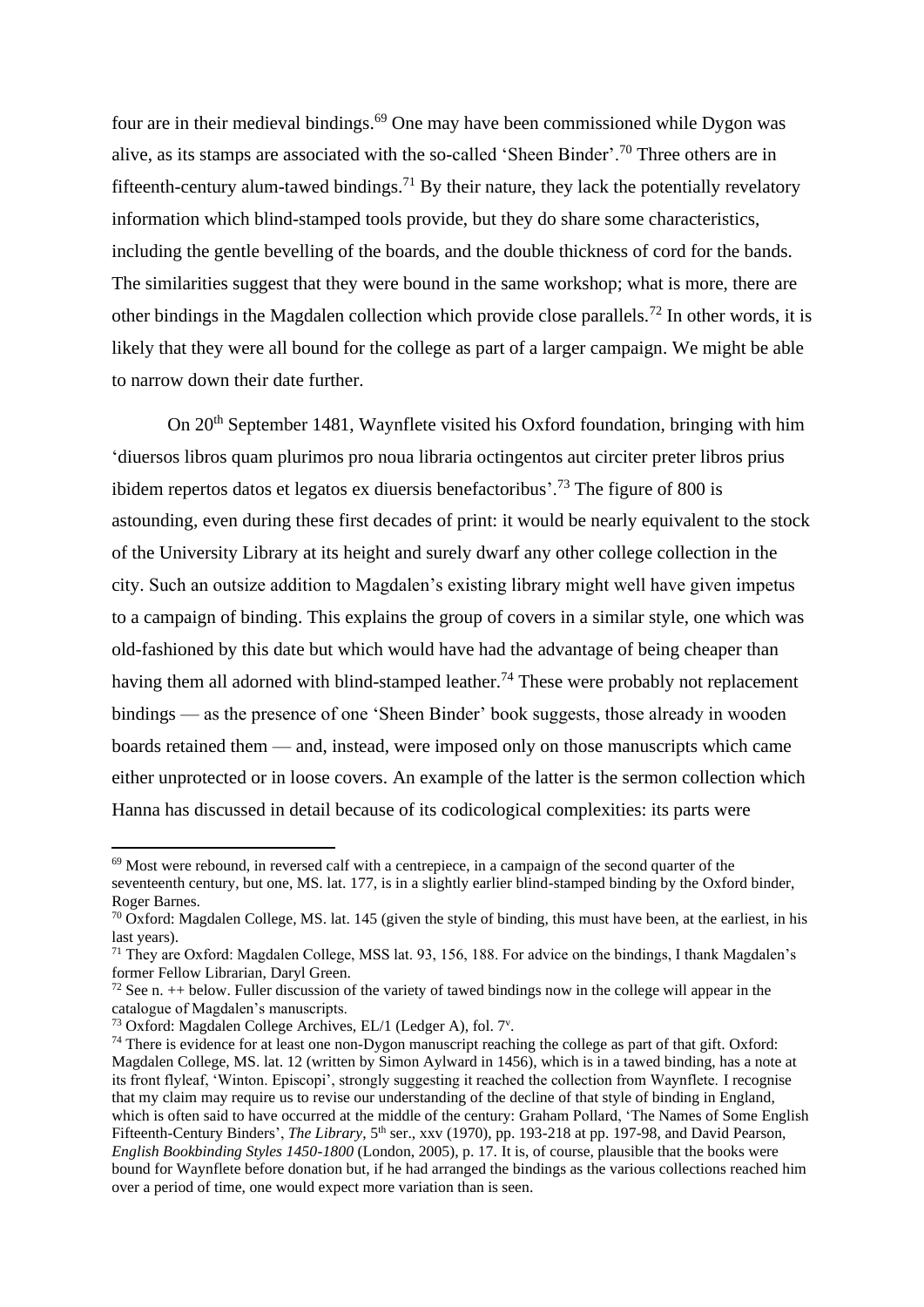brought together by Dygon within a parchment wrapper which is still retained within the tawed binding that was later provided for it.

In at least one case a binding was supplied for gatherings that had probably before been unprotected: the Anglo-Norman / English vocabulary and *Somme le Roi* in which both parts are imperfect, ending with a catchword for the following quire.<sup>75</sup> It is clear that the spine was made to the width of the existing quantity of leaves — that, therefore, the losses had occurred before binding. Those absences may be another reflection of Dygon's willingness to countenance the imperfect but, in this instance, the level of incompleteness is so significant it might be better to take it as evidence that there had been disruption to the contents. We can place this example alongside the astrological fascicule (or fascicules) that came from Dygon — they seemed so anomalous or exiguous to their new Oxford owners that they did not bother with binding them, an oversight only remedied at the end of the following century.<sup>76</sup> The implication, in other words, is that Dygon's books for the most part arrived loose and disordered. The scenario I envisage is that agents of the founder turned up at Sheen on the understanding that there were books intended for the college. In taking them, they ignored Dygon's injunctions for an intermediary stage — perhaps, even, the erasing of the name of Joanna Greenwood's son on one occasion was their work — and expanded their brief by sweeping up what else they could of the fifth recluse's papers that lay there in a sorry state. The priory did not resist because the monks and, more specifically, whoever then inhabited Dygon's cell, either considered them surplus to requirements or was sensible to the power of the bishop of Winchester. The acquisitiveness this implies on the part of Waynflete would not be uncharacteristic: it has a parallel in his dealings with the legacy of John Fastolf, which (in lands as well as books) he had partially re-directed to his new college. $^{77}$ 

This reconstruction would also help explain the notably high figure of 800: it may count separately unbound parts which were only subsequently brought together into bound volumes, so, for instance, the *Somme le Roi* and the vocabulary now with it may have been considered two items. The description of Waynflete's visit implies pride at this substantial (we might say inflated) figure, intended to inspire library-envy at the more established institutions of the university town. Balliol had very recently had its collection expanded by the bequests of William Gray, bishop of Ely and his archdeacon, Richard Bole, but, judging

<sup>75</sup> Oxford: Magdalen College, MS. lat. 188.

<sup>76</sup> Oxford: Magdalen College, MS. lat. 182.

<sup>&</sup>lt;sup>77</sup> On that, see Colin Richmond, *The Paston Family in the Fifteenth Century: Fastolf's Will* (Cambridge, 1996); Brockliss, *Magdalen*, pp. 14-16. Note also Hanna's comment on Waynflete's 'canniness': 'Dygon', p. 131.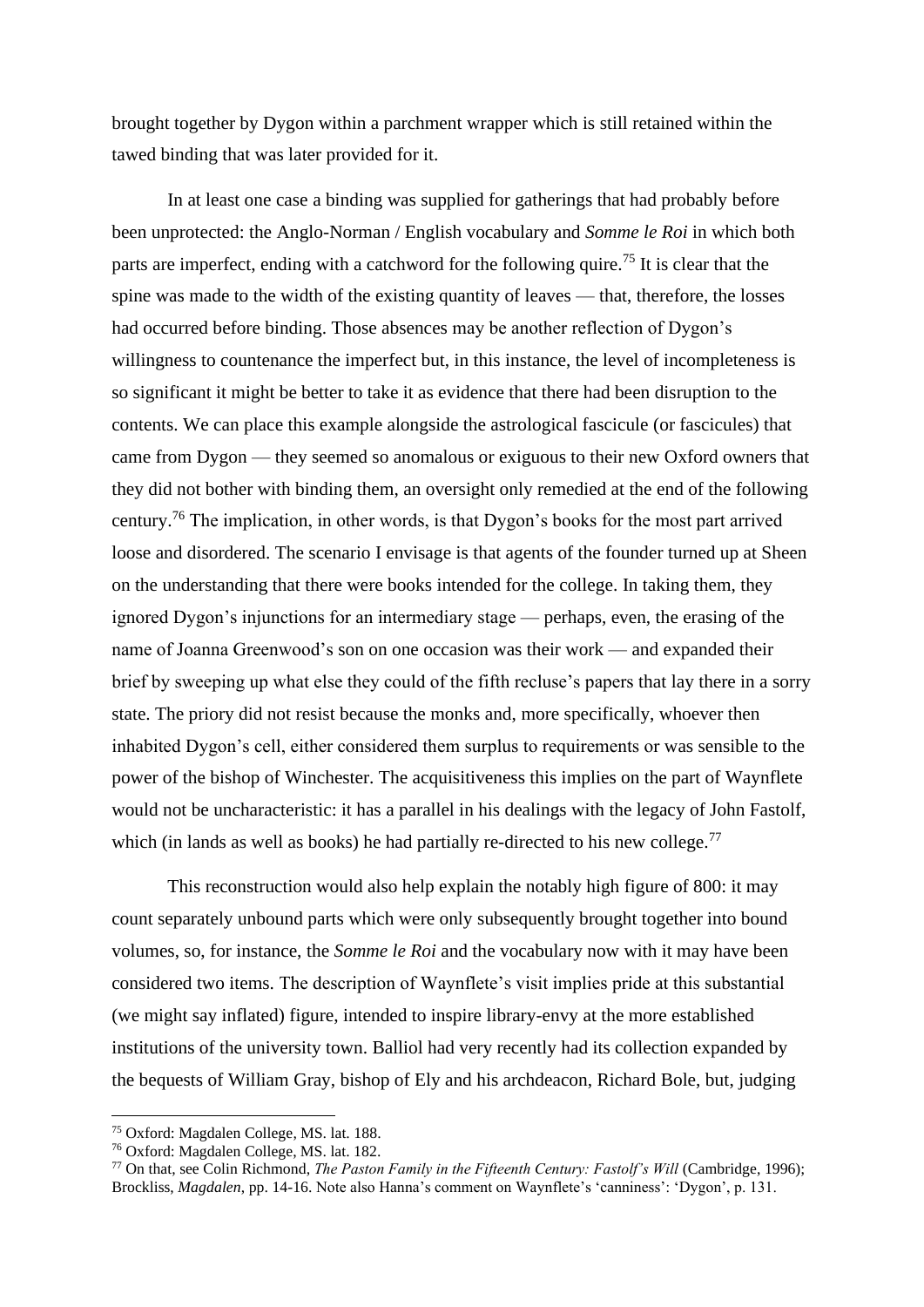from the surviving manuscripts, these gifts, combined together, reached a little over two hundred volumes.<sup>78</sup> New College could boast of a library of 466 items, and that was before the books of Andrew Holes arrived, but that group constituted a little more than a score of manuscripts.<sup>79</sup> Waynflete's largesse dwarfed the generosity of a generation of benefactors to their *almae matres*, even if its extent was exaggerated by a certain legerdemain.

Mention of Holes returns us to the contrast that has run through this article. He and Dygon can stand as a diptych, displaying two types of engagement with book production. On the one hand, there is Holes, too posh to push a pen himself, who employed an international range of scribes, including his secretary, John Burgh. On the other, there is Dygon who also turned to professional copyists but more often was engaged with others in a less hierarchical relationship of co-producers: there is a sociability of the page that is paradoxical for a recluse. I have mooted that we should consider whether that engagement went beyond the maledominated culture in which both men were immersed, and whether it included the existence of women not just as textual objects but as scribal partners. The presence of Joanna Greenwood in my title stands witness to female agency, though she herself was probably not one of Dygon's collaborators in copying. That we know so little of her, beyond her name and status as widow, mother and recluse, is typical of our own imperfect knowledge.

I finish writing this in mid-September 2019 in a woefully fractured country (Ian Doyle has been spared the worst of it), where there is too easy recourse to a dichotomy of élite versus popular. What I have just said of Dygon and Holes might seem to echo such a division but, on the contrary, just as the present political fault-lines were created by factions within the well-educated and well-heeled, both men were in that small minority of fifteenthcentury England who were highly learned. They may never have met but Ralph Hanna speaks a deeper truth in sensing the similarities between them. Their mental horizons differed but, for both of them, it stretched well beyond England's shores. Dygon's retirement was into a fashionable culture of spirituality defined by contacts across the North Sea; Holes's career looked to the Mediterranean and the reasserted epicentre of Western Christendom, where he indulged in intellectual fashions of another kind. Of the two, the recluse is more obviously other-worldly but both could envisage other worlds beyond their local quotidian here-andnow.

<sup>78</sup> Mynors, *Balliol*, pp. xxiv-xlix; R. Thomson ed., *University and College Libraries of Oxford* [Corpus of British Medieval Library Catalogues, xvi], 2 vols (London, 2015), i, pp. 435-437.

<sup>79</sup> Thomson, *Oxford*, UO70.